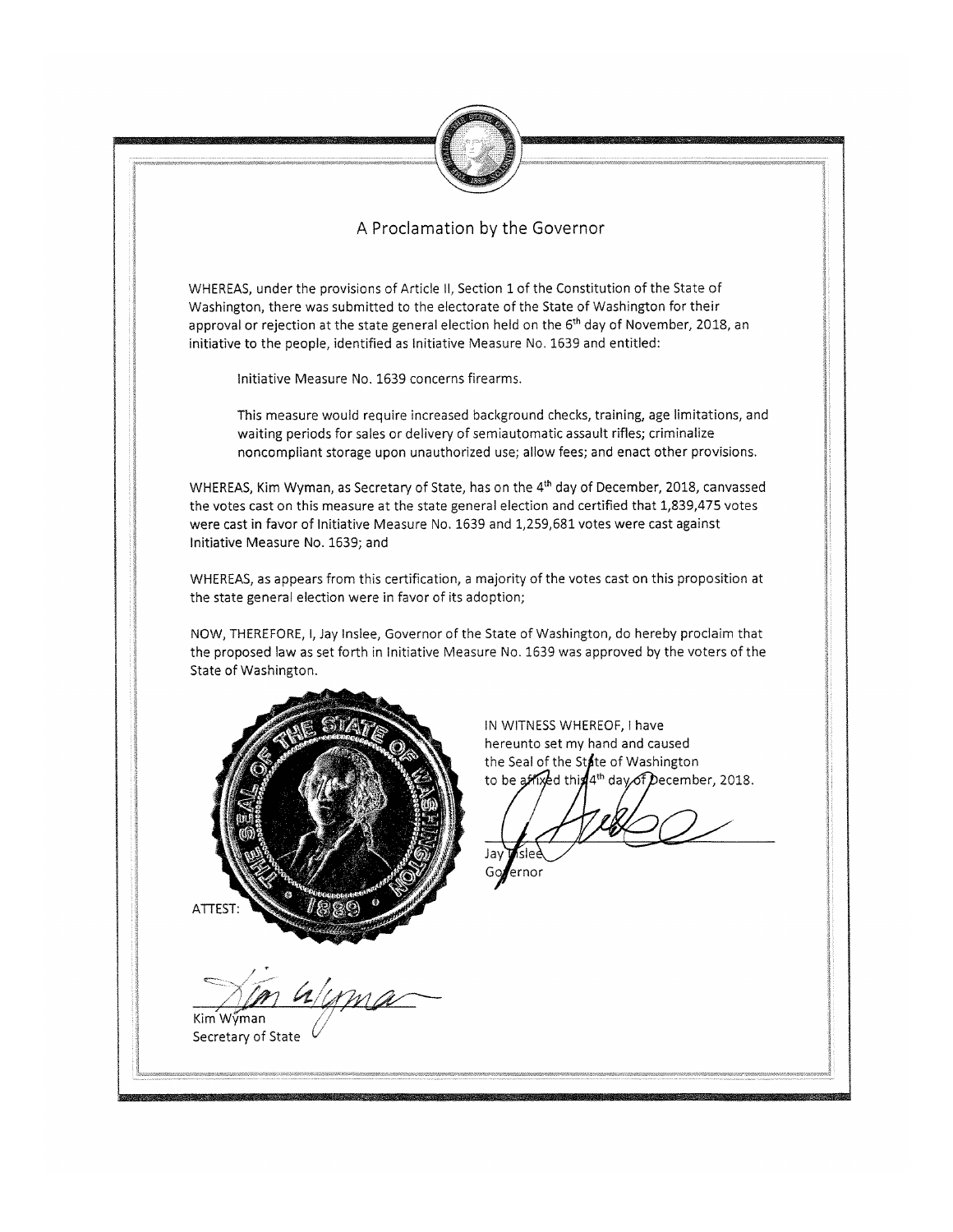INITIATIVE 1639

To the People

Chapter 3, Laws of 2019

## FIREARMS

EFFECTIVE DATE: July 1, 2019 - Except for section 13, which becomes effective January 1, 2019

Approved by the People of the State of Washington in the General Election on November 6, 2018 ORIGINALLY FILED May 2, 2018 **Secretary of State**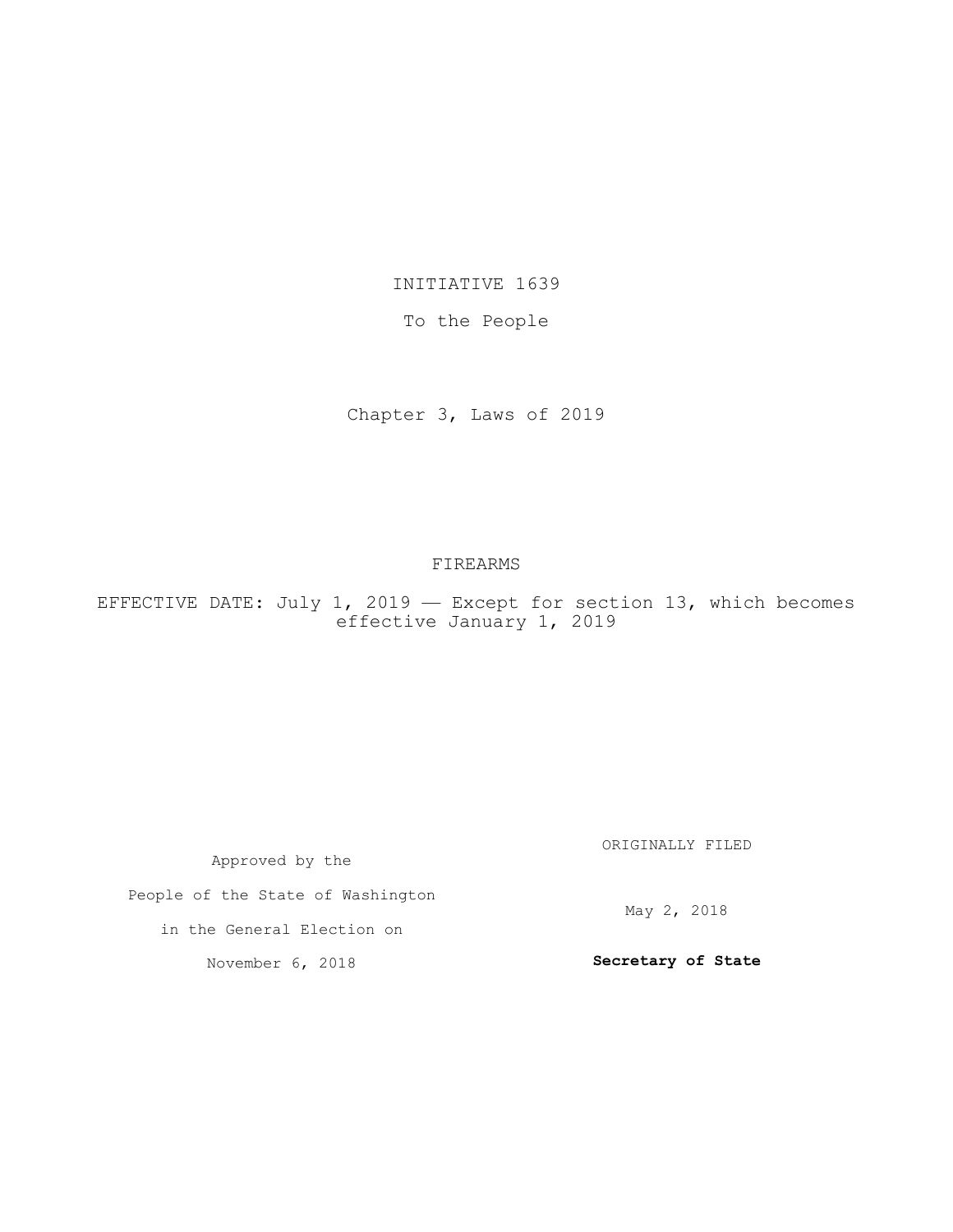AN ACT Relating to increasing public safety by implementing firearm safety measures, including requiring enhanced background checks, waiting periods, and increased age requirements for semiautomatic assault rifles and secure gun storage for all firearms; amending RCW 9.41.090, 9.41.092, 9.41.094, 9.41.097, 9.41.0975, 9.41.110, 9.41.113, 9.41.124, 9.41.240, 9.41.129, and 9.41.010; adding new sections to chapter 9.41 RCW; creating new sections; prescribing penalties; and providing effective dates.

BE IT ENACTED BY THE PEOPLE OF THE STATE OF WASHINGTON:

 NEW SECTION. **Sec. 1.** INTENT. Gun violence is far too common in Washington and the United States. In particular, shootings involving the use of semiautomatic assault rifles have resulted in hundreds of lives lost, devastating injuries, and lasting psychological impacts on survivors, their families, and communities. Semiautomatic assault rifles are specifically designed to kill quickly and efficiently and have been used in some of the country's deadliest mass shootings, including in Newtown, Connecticut; Las Vegas, Nevada; and Parkland and Orlando, Florida, among others. Semiautomatic assault rifles have also been used in deadly shootings in Washington, including in Mukilteo and Tacoma.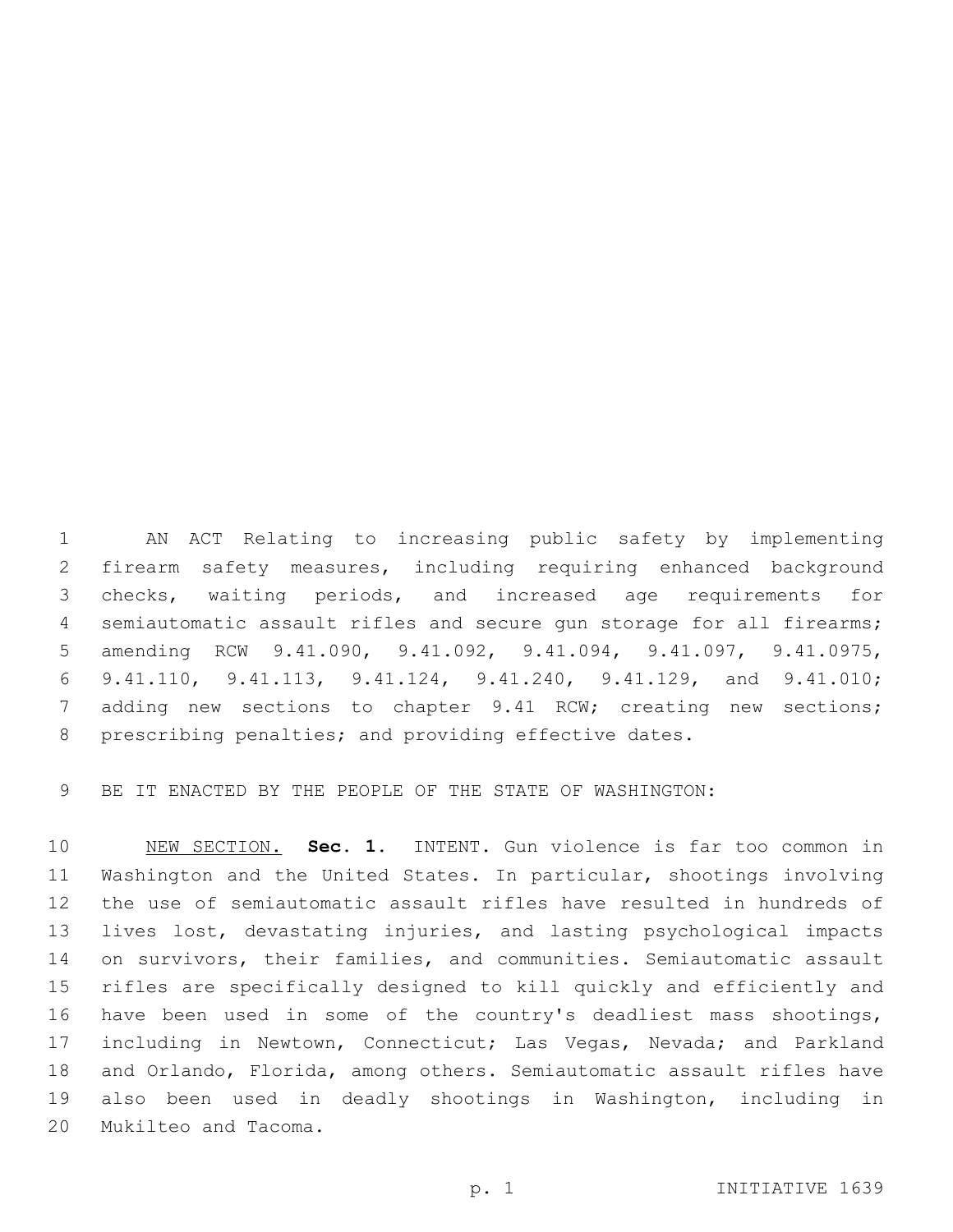The impacts of gun violence by assault weapons fall heavily on children and teenagers. According to one analysis, more than two hundred eight thousand students attending at least two hundred twelve schools have experienced a shooting on campus since the Columbine mass shooting in 1999. Active shooter drills are normal for a generation of American schoolchildren, instilling at a young age the sad and unnecessary realization that a mass shooting can happen in 8 any community, in any school, at any time.

 Enough is enough. The people find and declare that it is crucial and urgent to pass laws to increase public safety and reduce gun 11 violence.

 Implementing an enhanced background check system for semiautomatic assault rifles that is as strong as the one required to purchase a handgun and requiring safety training and a waiting period will help ensure that we keep these weapons out of dangerous hands. Further, federal law prohibits the sale of pistols to individuals under the age of twenty-one and at least a dozen states further restrict the ownership or possession of firearms by individuals under the age of twenty-one. This makes sense, as studies show that eighteen to twenty year olds commit a disproportionate number of firearm homicides in the United States and research indicates that the brain does not fully mature until a later age. Raising the minimum age to purchase semiautomatic assault rifles to twenty-one is a commonsense step the people wish to take to increase public safety.

 Finally, firearms taken from the home by children or other persons prohibited from possessing firearms have been at the heart of several tragic gun violence incidents. One study shows that over eighty-five percent of school shooters obtained the firearm at their home or from a friend or relative. Another study found that more than seventy-five percent of firearms used in youth suicide attempts and unintentional injuries were stored in the residence of the victim, a relative, or a friend. Secure gun storage requirements for all firearms will increase public safety by helping ensure that children and other prohibited persons do not inappropriately gain access to firearms, and notice requirements will make the potential dangers of 36 firearms clear to purchasers.

 Therefore, to increase public safety for all Washingtonians, in particular our children, this measure would, among other things: Create an enhanced background check system applicable to semiautomatic assault rifles similar to what is required for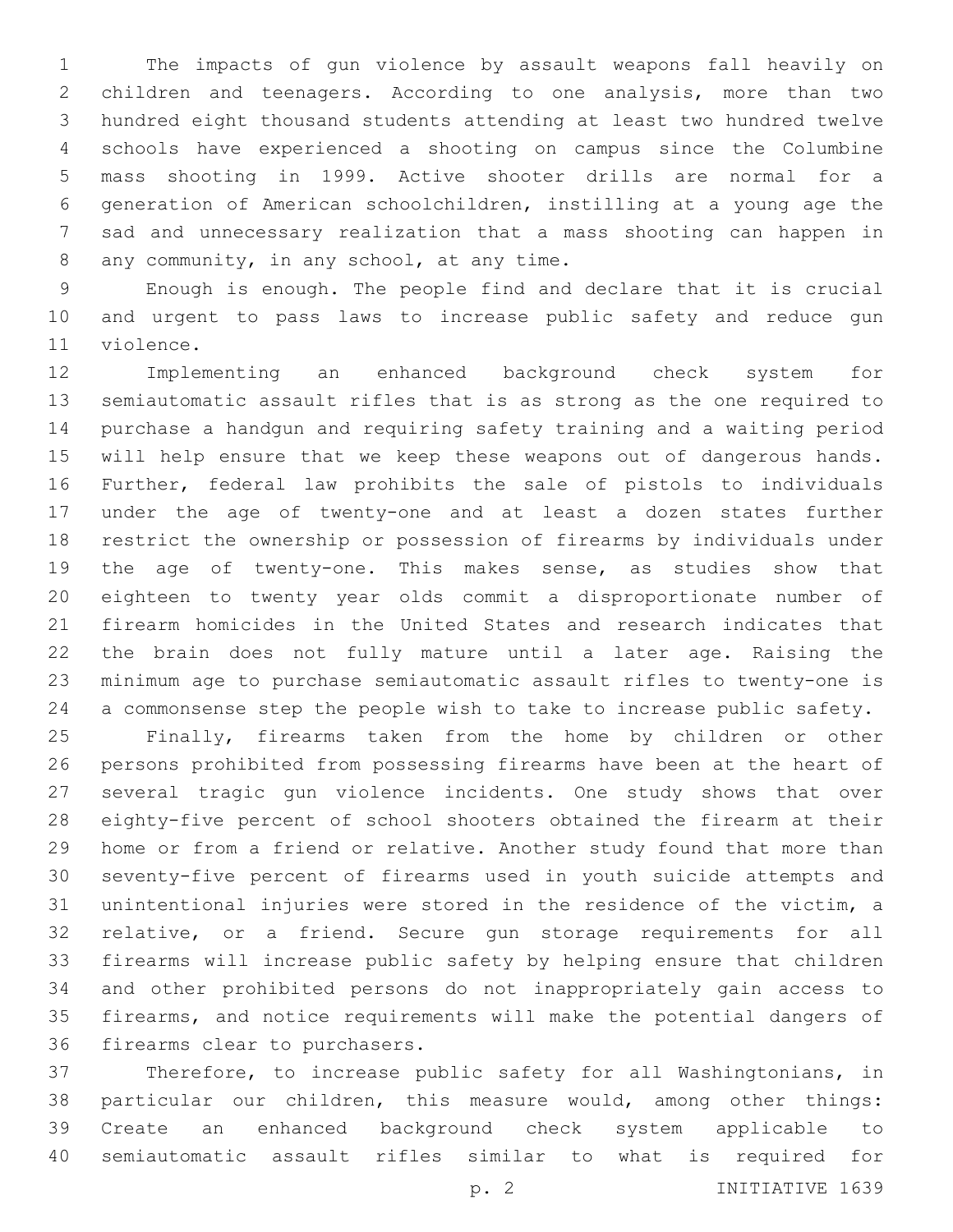handguns, require that individuals complete a firearm safety training course and be at least twenty-one years of age to purchase or possess such weapons, enact a waiting period for the purchase of such weapons, and establish standards for the responsible storage of all 5 firearms.

 NEW SECTION. **Sec. 2.** SHORT TITLE. This act may be known and cited as the public safety and semiautomatic assault rifle act.

 **Sec. 3.** RCW 9.41.090 and 2018 c 201 s 6003 are each amended to 9 read as follows:

 ENHANCED BACKGROUND CHECKS. (1) In addition to the other requirements of this chapter, no dealer may deliver a pistol to the 12 purchaser thereof until:

 (a) The purchaser produces a valid concealed pistol license and 14 the dealer has recorded the purchaser's name, license number, and issuing agency, such record to be made in triplicate and processed as 16 provided in subsection  $((+5))$  (6) of this section. For purposes of this subsection (1)(a), a "valid concealed pistol license" does not include a temporary emergency license, and does not include any license issued before July 1, 1996, unless the issuing agency conducted a records search for disqualifying crimes under RCW 21 9.41.070 at the time of issuance;

22 (b) The dealer is notified in writing by  $(i)$  the chief of police or the sheriff of the jurisdiction in which the purchaser resides that the purchaser is eligible to possess a pistol under RCW 9.41.040 and that the application to purchase is approved by the chief of 26 police or sheriff; or (ii) the state that the purchaser is eligible to possess a firearm under RCW 9.41.040, as provided in subsection  $(3)(b)$  of this section; or

 (c) The requirements or time periods in RCW 9.41.092 have been 30 satisfied.

 (2) In addition to the other requirements of this chapter, no dealer may deliver a semiautomatic assault rifle to the purchaser 33 thereof until:

 (a) The purchaser provides proof that he or she has completed a recognized firearm safety training program within the last five years that, at a minimum, includes instruction on:

(i) Basic firearms safety rules;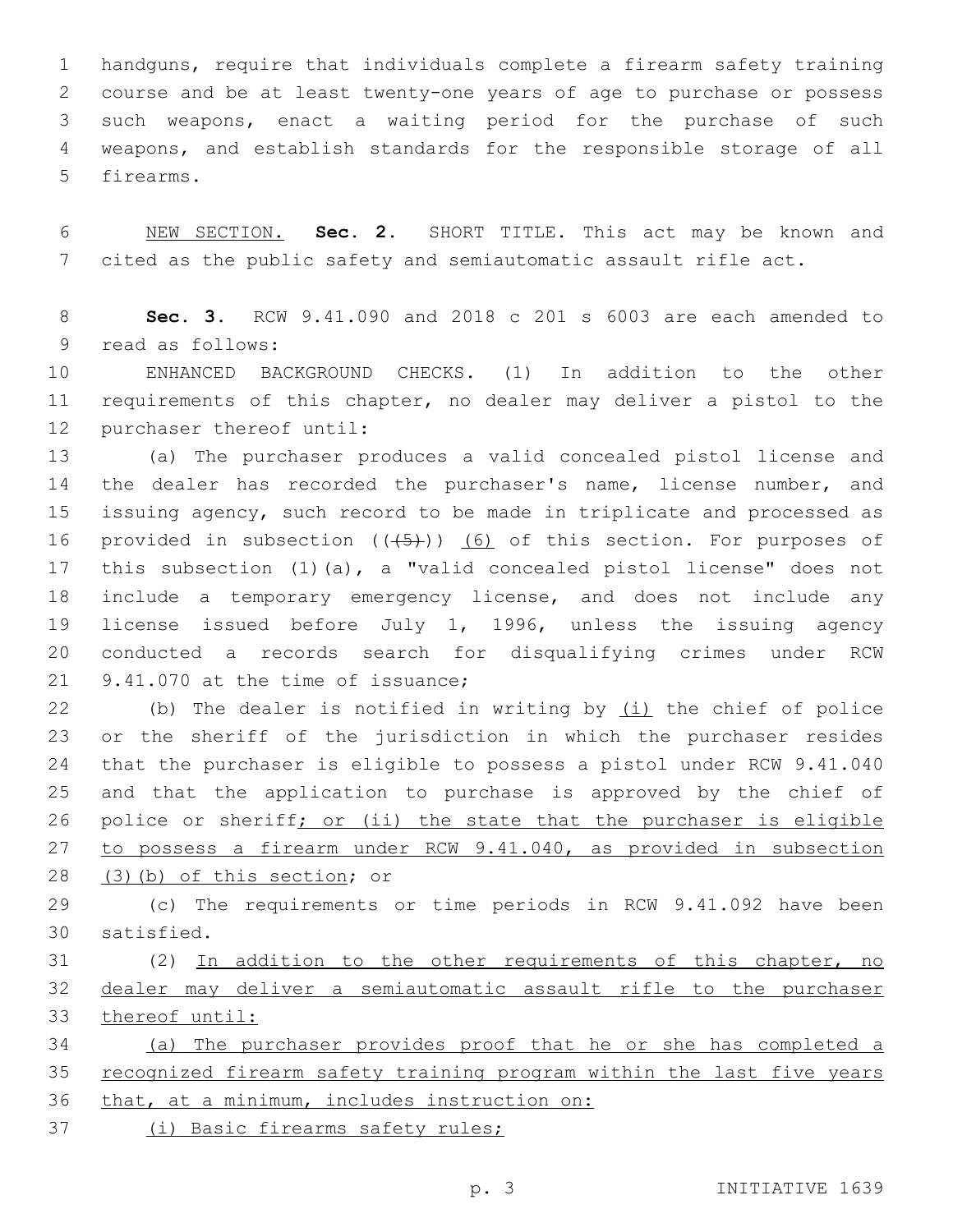(ii) Firearms and children, including secure gun storage and 2 talking to children about gun safety; (iii) Firearms and suicide prevention; (iv) Secure gun storage to prevent unauthorized access and use; (v) Safe handling of firearms; and (vi) State and federal firearms laws, including prohibited firearms transfers. 8 The training must be sponsored by a federal, state, county, or 9 municipal law enforcement agency, a college or university, a nationally recognized organization that customarily offers firearms training, or a firearms training school with instructors certified by a nationally recognized organization that customarily offers firearms 13 training. The proof of training shall be in the form of a 14 certification that states under the penalty of perjury the training 15 included the minimum requirements; and 16 (b) The dealer is notified in writing by (i) the chief of police 17 or the sheriff of the jurisdiction in which the purchaser resides that the purchaser is eligible to possess a firearm under 19 RCW 9.41.040 and that the application to purchase is approved by the 20 chief of police or sheriff; or (ii) the state that the purchaser is eligible to possess a firearm under RCW 9.41.040, as provided in subsection (3)(b) of this section; or (c) The requirements or time periods in RCW 9.41.092 have been satisfied. (3)(a) Except as provided in (b) of this subsection, in determining whether the purchaser meets the requirements of RCW 9.41.040, the chief of police or sheriff, or the designee of either, 28 shall check with the national crime information center, including the national instant criminal background check system, provided for by the Brady Handgun Violence Prevention Act (18 U.S.C. Sec. 921 et 31 seq.), the Washington state patrol electronic database, the health care authority electronic database, and with other agencies or resources as appropriate, to determine whether the applicant is ineligible under RCW 9.41.040 to possess a firearm. (b) The state, through the legislature or initiative process, may enact a statewide firearms background check system equivalent to, or

 more comprehensive than, the check required by (a) of this subsection to determine that a purchaser is eligible to possess a firearm under 39 RCW 9.41.040. Once ((the)) a state system is established, a dealer shall use the state system and national instant criminal background

p. 4 INITIATIVE 1639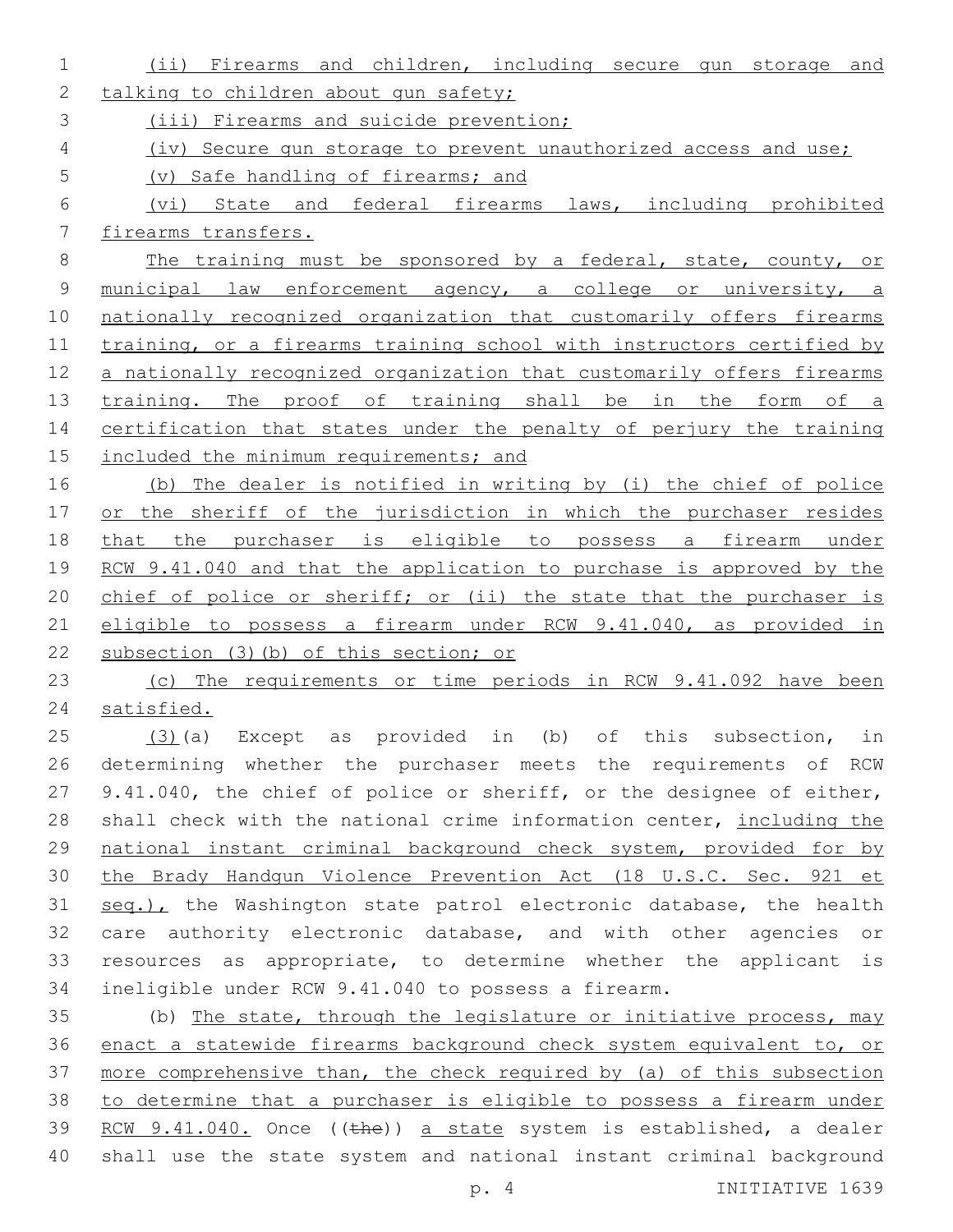check system, provided for by the Brady Handgun Violence Prevention Act (18 U.S.C. Sec. 921 et seq.), to make criminal background checks 3 of applicants to purchase firearms. ((However, a chief of police or 4 sheriff, or a designee of either, shall continue to check the health care authority's electronic database and with other agencies or resources as appropriate, to determine whether applicants are ineligible under RCW 9.41.040 to possess a firearm.

 $(3)$   $(4)$  In any case under this section where the applicant has 9 an outstanding warrant for his or her arrest from any court of 10 competent jurisdiction for a felony or misdemeanor, the dealer shall 11 hold the delivery of the pistol or semiautomatic assault rifle until 12 the warrant for arrest is served and satisfied by appropriate court 13 appearance. The local jurisdiction for purposes of the sale, or the 14 state pursuant to subsection (3)(b) of this section, shall confirm 15 the existence of outstanding warrants within seventy-two hours after 16 notification of the application to purchase a pistol or semiautomatic 17 assault rifle is received. The local jurisdiction shall also 18 immediately confirm the satisfaction of the warrant on request of the 19 dealer so that the hold may be released if the warrant was for an 20 offense other than an offense making a person ineligible under RCW 21 9.41.040 to possess a  $((pist0+) )$  firearm.

 $(1)$  ( $(4)$ ))  $(5)$  In any case where the chief or sheriff of the local 23 jurisdiction, or the state pursuant to subsection (3) (b) of this 24 section, has reasonable grounds based on the following circumstances: 25 (a) Open criminal charges, (b) pending criminal proceedings, (c) 26 pending commitment proceedings, (d) an outstanding warrant for an 27 offense making a person ineligible under RCW 9.41.040 to possess a 28 ((pistol)) firearm, or (e) an arrest for an offense making a person 29 ineligible under RCW 9.41.040 to possess a ((pistol)) firearm, if the 30 records of disposition have not yet been reported or entered 31 sufficiently to determine eligibility to purchase a ((pistol)) 32 firearm, the local jurisdiction or the state may hold the sale and 33 delivery of the pistol or semiautomatic assault rifle up to thirty 34 days in order to confirm existing records in this state or elsewhere. 35 After thirty days, the hold will be lifted unless an extension of the 36 thirty days is approved by a local district court, superior court, or 37 municipal court for good cause shown. A dealer shall be notified of 38 each hold placed on the sale by local law enforcement or the state 39 and of any application to the court for additional hold period to 40 confirm records or confirm the identity of the applicant.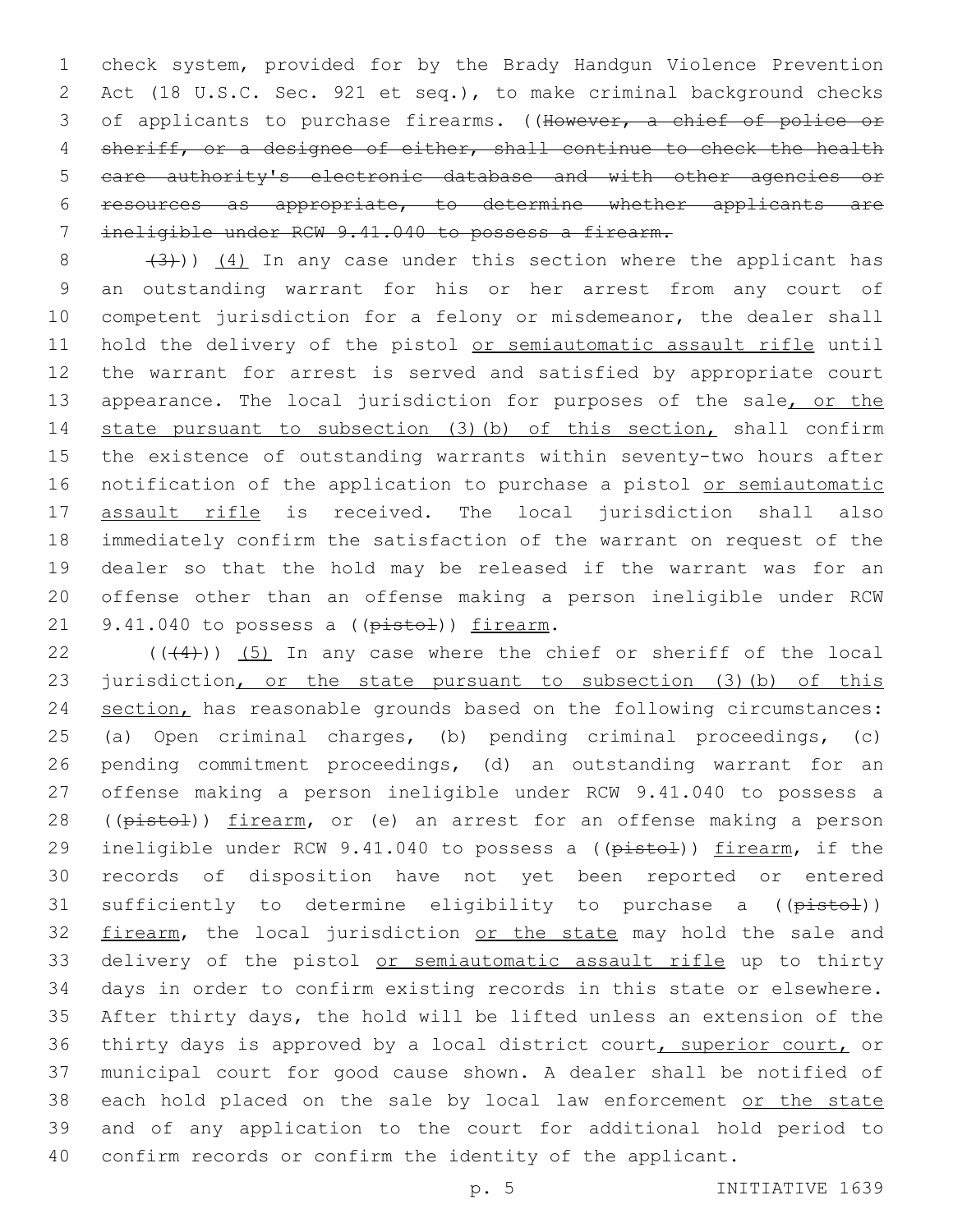1 (( $(45)$ )) (6)(a) At the time of applying for the purchase of a 2 pistol or semiautomatic assault rifle, the purchaser shall sign in 3 triplicate and deliver to the dealer an application containing:

4 (i) His or her full name, residential address, date and place of 5 birth, race, and gender;

 $(i)$  The date and hour of the application;

7 (iii) The applicant's driver's license number or state 8 identification card number;

9 (iv) A description of the pistol or semiautomatic assault rifle 10 including the make, model, caliber and manufacturer's number if 11 available at the time of applying for the purchase of a pistol or 12 semiautomatic assault rifle. If the manufacturer's number is not 13 available at the time of applying for the purchase of a pistol or 14 semiautomatic assault rifle, the application may be processed, but 15 delivery of the pistol or semiautomatic assault rifle to the 16 purchaser may not occur unless the manufacturer's number is recorded 17 on the application by the dealer and transmitted to the chief of 18 police of the municipality or the sheriff of the county in which the 19 purchaser resides, or the state pursuant to subsection (3) (b) of this 20 section; ((and))

21 (v) A statement that the purchaser is eligible to purchase and 22 possess a ((pistol)) firearm under ((RCW 9.41.040)) state and federal 23 law; and

 (vi) If purchasing a semiautomatic assault rifle, a statement by 25 the applicant under penalty of perjury that the applicant has completed a recognized firearm safety training program within the last five years, as required by subsection (2) of this section.

28  $(b)$  The application shall contain  $((a))$  two warnings 29 substantially stated as follows:

 (i) CAUTION: Although state and local laws do not differ, federal law and state law on the possession of firearms differ. If you are prohibited by federal law from possessing a firearm, you may be prosecuted in federal court. State permission to purchase a firearm 34 is not a defense to a federal prosecution; and

 (ii) CAUTION: The presence of a firearm in the home has been associated with an increased risk of death to self and others, including an increased risk of suicide, death during domestic violence incidents, and unintentional deaths to children and others.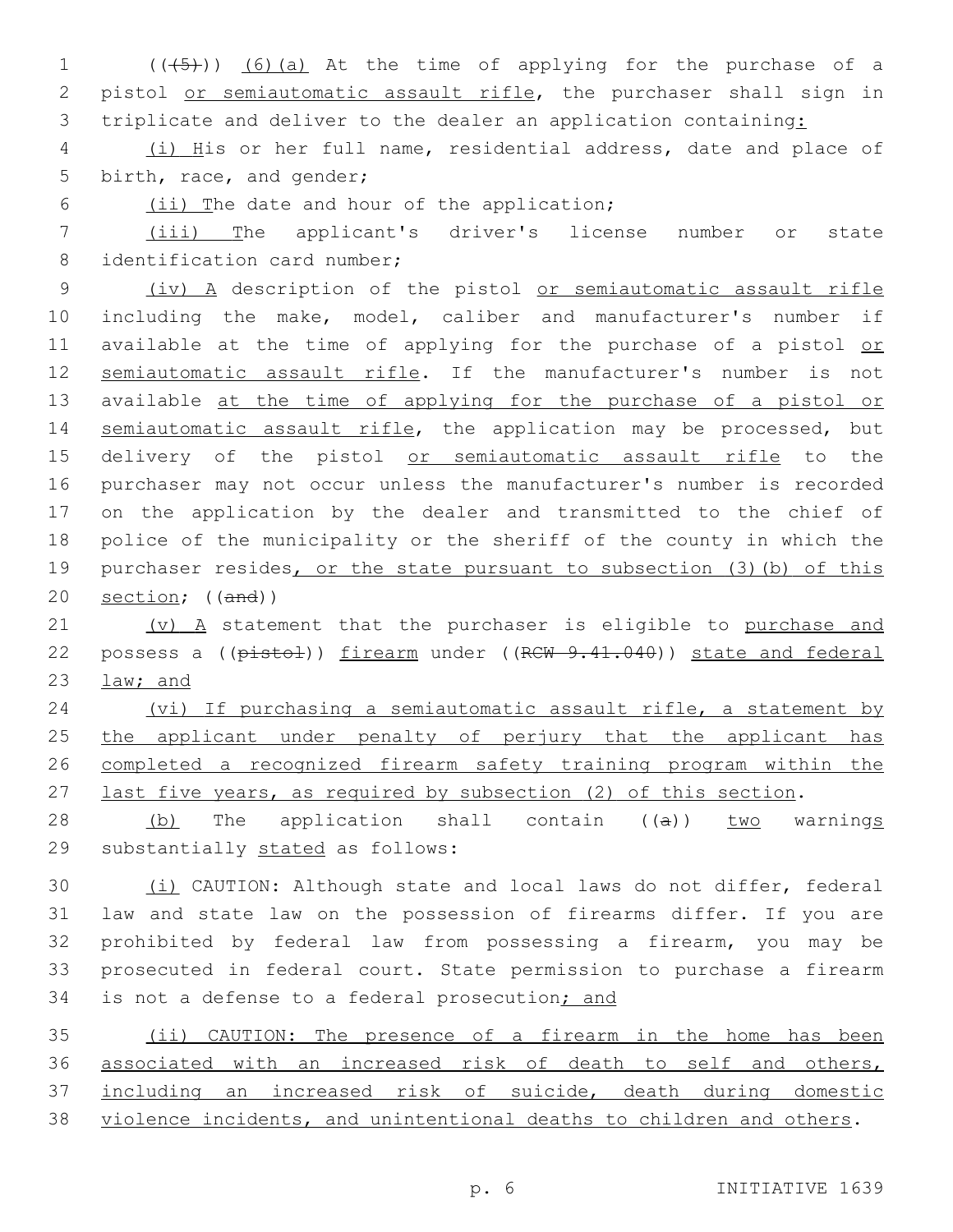1 The purchaser shall be given a copy of the department of fish and 2 wildlife pamphlet on the legal limits of the use of firearms  $(\tau)$  and 3 firearms safety( $\sqrt{7}$  and the fact that local laws and ordinances on 4 firearms are preempted by state law and must be consistent with state 5  $\pm$ aw)).

6 (c) The dealer shall, by the end of the business day, sign and 7 attach his or her address and deliver a copy of the application and 8 such other documentation as required under subsections (1) and (2) of 9 this section to the chief of police of the municipality or the 10 sheriff of the county of which the purchaser is a resident, or the 11 state pursuant to subsection (3)(b) of this section. The triplicate 12 shall be retained by the dealer for six years. The dealer shall 13 deliver the pistol or semiautomatic assault rifle to the purchaser 14 following the period of time specified in this chapter unless the 15 dealer is notified of an investigative hold under subsection  $((+4))$ 16 (5) of this section in writing by the chief of police of the 17 municipality  $((e^E))^L$  the sheriff of the county, or the state, 18 whichever is applicable, ((denying)) or of the denial of the 19 purchaser's application to purchase and the grounds thereof. The 20 application shall not be denied unless the purchaser is not eligible 21 to purchase or possess ((a pistol)) the firearm under ((RCW 22 9.41.040)) state or ((9.41.045, or)) federal law.

23 (d) The chief of police of the municipality or the sheriff of the 24 county, or the state pursuant to subsection  $(3)$  (b) of this section, 25 shall retain or destroy applications to purchase a pistol or 26 semiautomatic assault rifle in accordance with the requirements of 18 27 U.S.C. Sec. 922.

 $((+6+))$   $(7)$  (a) To help offset the administrative costs of implementing this section as it relates to new requirements for semiautomatic assault rifles, the department of licensing may require the dealer to charge each semiautomatic assault rifle purchaser or transferee a fee not to exceed twenty-five dollars, except that the fee may be adjusted at the beginning of each biennium to levels not to exceed the percentage increase in the consumer price index for all 35 urban consumers, CPI-W, or a successor index, for the previous biennium as calculated by the United States department of labor.

37 (b) The fee under (a) of this subsection shall be no more than is 38 necessary to fund the following: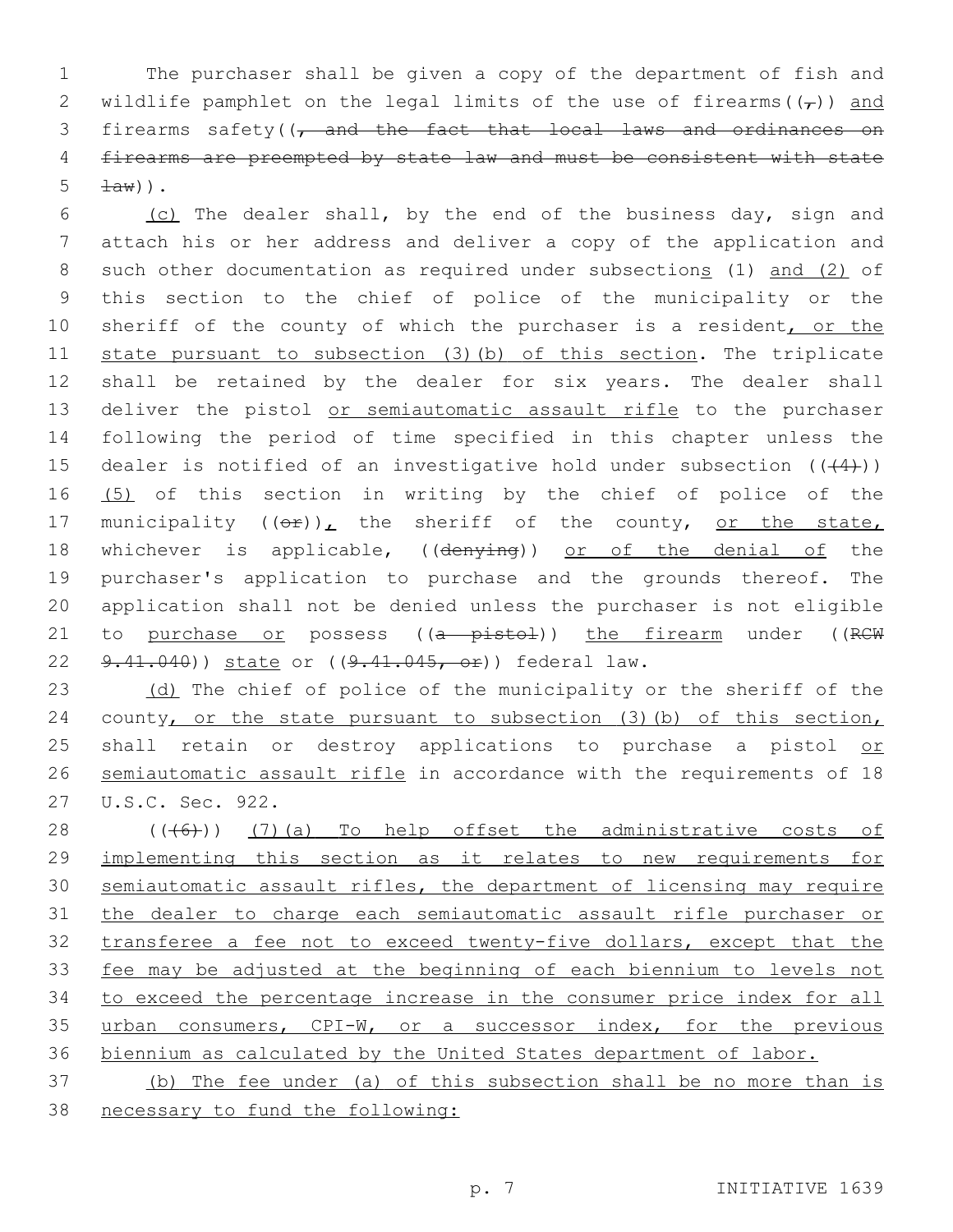(i) The state for the cost of meeting its obligations under this section;

 (ii) The health care authority, mental health institutions, and other health care facilities for state-mandated costs resulting from 5 the reporting requirements imposed by RCW 9.41.097(1); and

 (iii) Local law enforcement agencies for state-mandated local costs resulting from the requirements set forth under RCW 9.41.090 and this section.

 (8) A person who knowingly makes a false statement regarding identity or eligibility requirements on the application to purchase a 11 ((pistol)) firearm is quilty of false swearing under RCW 9A.72.040.

12  $((+7+))$  (9) This section does not apply to sales to licensed dealers for resale or to the sale of antique firearms.

 **Sec. 4.** RCW 9.41.092 and 2018 c 145 s 4 are each amended to read as follows:15

16 WAITING PERIOD. (1) Except as otherwise provided in this chapter and except for semiautomatic assault rifles under subsection (2) of this section, a licensed dealer may not deliver any firearm to a 19 purchaser or transferee until the earlier of:

 $((+1))$  (a) The results of all required background checks are 21 known and the purchaser or transferee  $((+a))$  (i) is not prohibited from owning or possessing a firearm under federal or state law and 23  $((+b))$  (ii) does not have a voluntary waiver of firearm rights 24 currently in effect; or

 $((+2+))$  (b) Ten business days have elapsed from the date the licensed dealer requested the background check. However, for sales and transfers of pistols if the purchaser or transferee does not have a valid permanent Washington driver's license or state identification card or has not been a resident of the state for the previous consecutive ninety days, then the time period in this subsection shall be extended from ten business days to sixty days.

 (2) Except as otherwise provided in this chapter, a licensed dealer may not deliver a semiautomatic assault rifle to a purchaser or transferee until ten business days have elapsed from the date of 35 the purchase application or, in the case of a transfer, ten business days have elapsed from the date a background check is initiated.

 NEW SECTION. **Sec. 5.** A new section is added to chapter 9.41 RCW to read as follows:38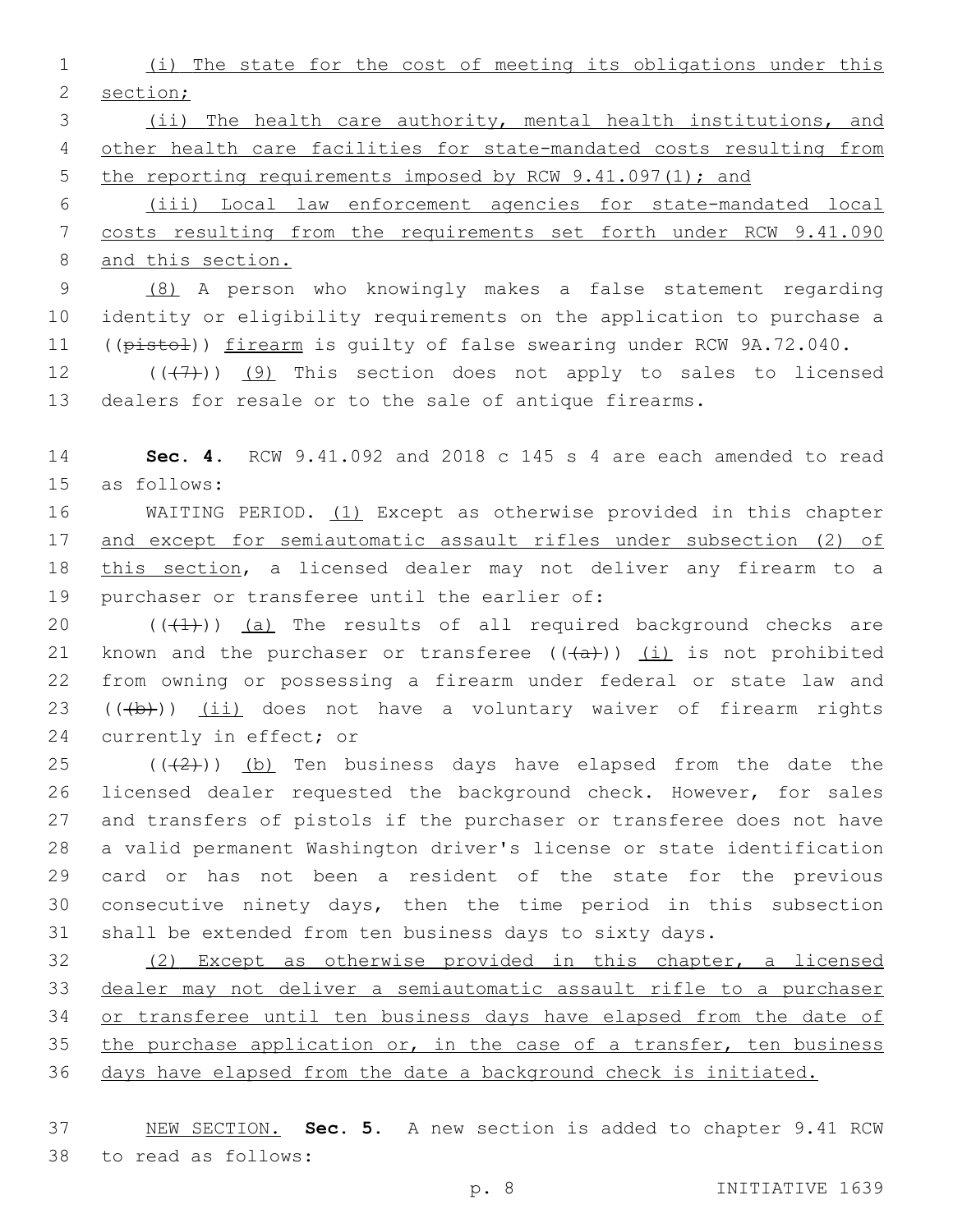SECURE GUN STORAGE. (1) A person who stores or leaves a firearm in a location where the person knows, or reasonably should know, that a prohibited person may gain access to the firearm:

 (a) Is guilty of community endangerment due to unsafe storage of a firearm in the first degree if a prohibited person obtains access and possession of the firearm and causes personal injury or death 7 with the firearm; or

 (b) Is guilty of community endangerment due to unsafe storage of a firearm in the second degree if a prohibited person obtains access 10 and possession of the firearm and:

11 (i) Causes the firearm to discharge;

 (ii) Carries, exhibits, or displays the firearm in a public place in a manner that either manifests an intent to intimidate another or that warrants alarm for the safety of other persons; or

(iii) Uses the firearm in the commission of a crime.

 (2)(a) Community endangerment due to unsafe storage of a firearm in the first degree is a class C felony punishable according to 18 chapter 9A.20 RCW.

 (b) Community endangerment due to unsafe storage of a firearm in the second degree is a gross misdemeanor punishable according to 21 chapter 9A.20 RCW.

(3) Subsection (1) of this section does not apply if:

 (a) The firearm was in secure gun storage, or secured with a trigger lock or similar device that is designed to prevent the 25 unauthorized use or discharge of the firearm;

 (b) In the case of a person who is a prohibited person on the basis of the person's age, access to the firearm is with the lawful permission of the prohibited person's parent or guardian and supervised by an adult, or is in accordance with RCW 9.41.042;

 (c) The prohibited person obtains, or obtains and discharges, the 31 firearm in a lawful act of self-defense; or

 (d) The prohibited person's access to the firearm was obtained as a result of an unlawful entry, provided that the unauthorized access or theft of the firearm is reported to a local law enforcement agency in the jurisdiction in which the unauthorized access or theft occurred within five days of the time the victim of the unlawful entry knew or reasonably should have known that the firearm had been 38 taken.

 (4) If a death or serious injury occurs as a result of an alleged violation of subsection (1)(a) of this section, the prosecuting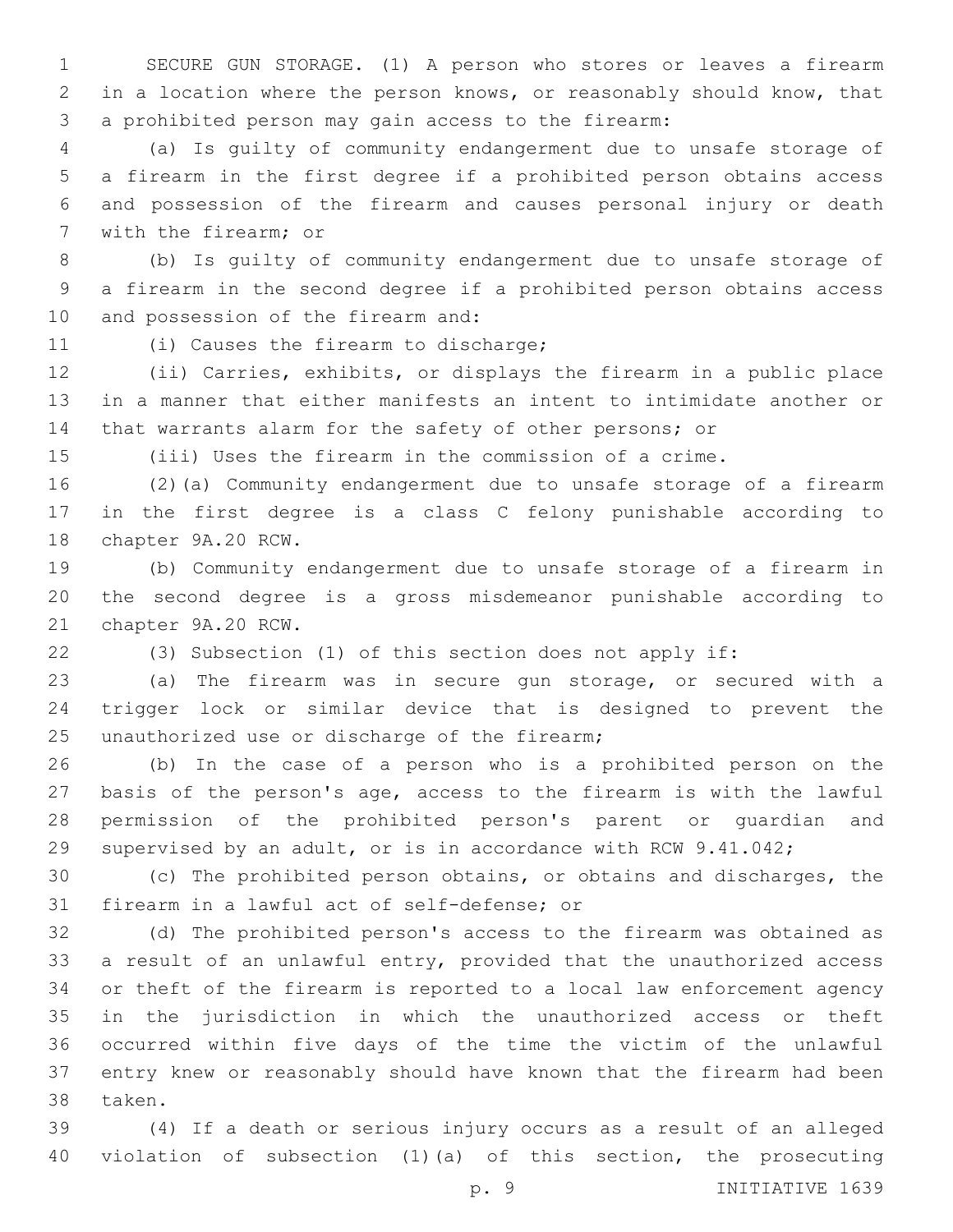attorney may decline to prosecute, even though technically sufficient evidence to prosecute exists, in situations where prosecution would serve no public purpose or would defeat the purpose of the law in 4 question.

 (5) For the purposes of this section, "prohibited person" means a person who is prohibited from possessing a firearm under state or 7 federal law.

 (6) Nothing in this section mandates how or where a firearm must 9 be stored.

 NEW SECTION. **Sec. 6.** A new section is added to chapter 9.41 RCW 11 to read as follows:

 AVAILABILITY OF SECURE GUN STORAGE. (1) When selling or transferring any firearm, every dealer shall offer to sell or give 14 the purchaser or transferee a secure gun storage device, or a trigger lock or similar device that is designed to prevent the unauthorized 16 use or discharge of the firearm.

 (2) Every store, shop, or sales outlet where firearms are sold, that is registered as a dealer in firearms with the department of licensing, shall conspicuously post, in a prominent location so that all patrons may take notice, the following warning sign, to be provided by the department of licensing, in block letters at least 22 one inch in height:

 WARNING: YOU MAY FACE CRIMINAL PROSECUTION IF YOU STORE OR LEAVE AN UNSECURED FIREARM WHERE A PERSON WHO IS PROHIBITED FROM POSSESSING 25 FIREARMS CAN AND DOES OBTAIN POSSESSION.

 (3) Every store, shop, or sales outlet where firearms are sold that is registered as a dealer in firearms with the department of licensing, upon the sale or transfer of a firearm, shall deliver a written warning to the purchaser or transferee that states, in block 30 letters not less than one-fourth inch in height:

 WARNING: YOU MAY FACE CRIMINAL PROSECUTION IF YOU STORE OR LEAVE AN UNSECURED FIREARM WHERE A PERSON WHO IS PROHIBITED FROM POSSESSING 33 FIREARMS CAN AND DOES OBTAIN POSSESSION.

 (4) Every person who violates this section is guilty of a class 1 civil infraction under chapter 7.80 RCW and may be fined up to two hundred fifty dollars. However, no such fines may be levied until thirty days have expired from the time warning signs required under subsection (2) of this section are distributed by the department of 39 licensing.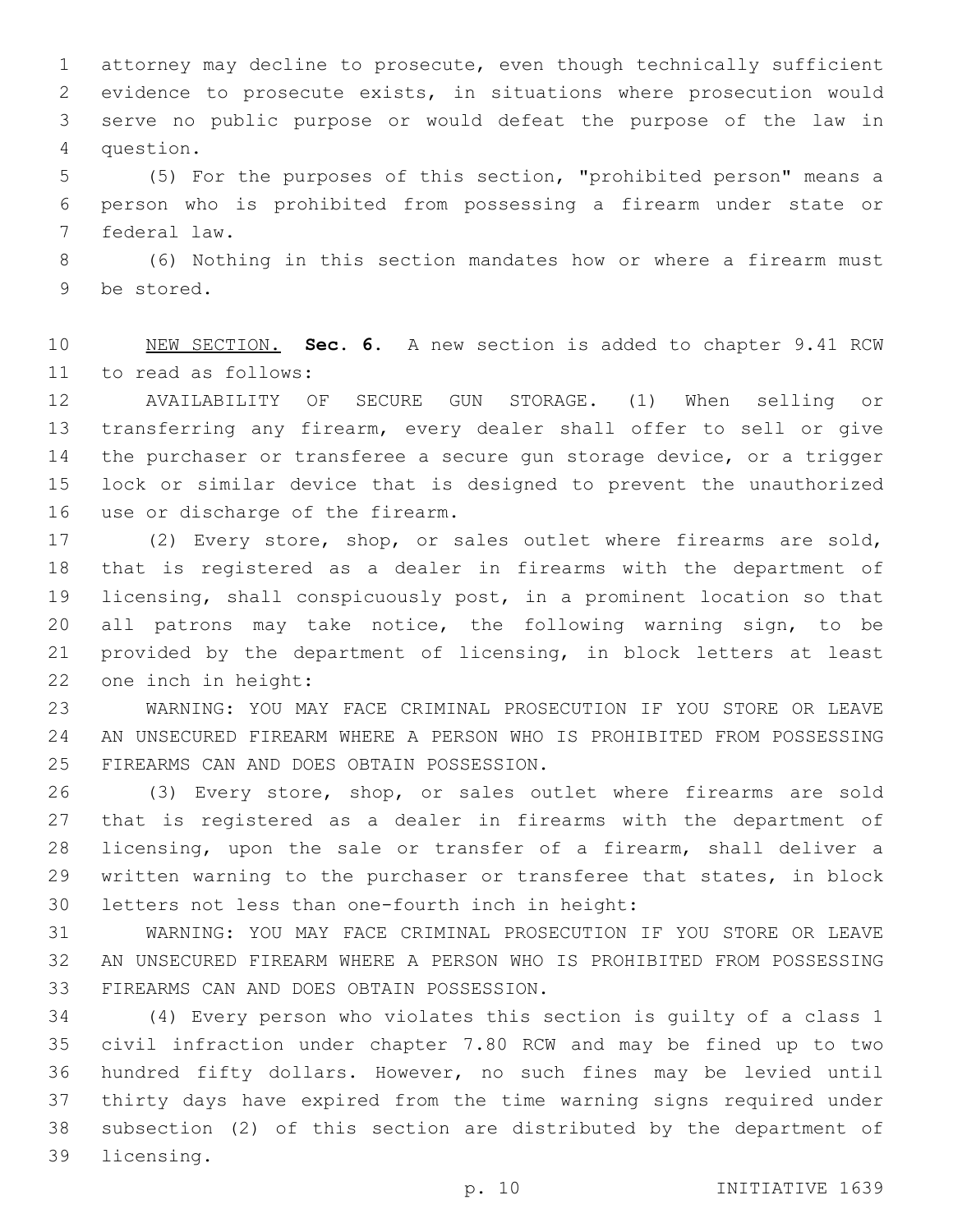**Sec. 7.** RCW 9.41.094 and 2018 c 201 s 6004 are each amended to 2 read as follows:

 A signed application to purchase a pistol or semiautomatic assault rifle shall constitute a waiver of confidentiality and written request that the health care authority, mental health institutions, and other health care facilities release, to an inquiring court or law enforcement agency, information relevant to the applicant's eligibility to purchase a pistol or semiautomatic assault rifle to an inquiring court or law enforcement agency.

 **Sec. 8.** RCW 9.41.097 and 2018 c 201 s 6005 are each amended to read as follows:11

 (1) The health care authority, mental health institutions, and 13 other health care facilities shall, upon request of a court  $((\theta \cdot \mathbf{r}))$ 14 law enforcement agency, or the state, supply such relevant information as is necessary to determine the eligibility of a person 16 to possess a ((pistol)) firearm or to be issued a concealed pistol license under RCW 9.41.070 or to purchase a pistol or semiautomatic 18 assault rifle under RCW 9.41.090.

 (2) Mental health information received by: (a) The department of licensing pursuant to RCW 9.41.047 or 9.41.173; (b) an issuing authority pursuant to RCW 9.41.047 or 9.41.070; (c) a chief of police or sheriff pursuant to RCW 9.41.090 or 9.41.173; (d) a court or law 23 enforcement agency pursuant to subsection (1) of this section; or (e) 24 the state pursuant to RCW 9.41.090, shall not be disclosed except as 25 provided in RCW 42.56.240(4).

 **Sec. 9.** RCW 9.41.0975 and 2009 c 216 s 7 are each amended to read as follows:27

 (1) The state, local governmental entities, any public or private agency, and the employees of any state or local governmental entity or public or private agency, acting in good faith, are immune from 31 liability:

 (a) For failure to prevent the sale or transfer of a firearm to a person whose receipt or possession of the firearm is unlawful;

 (b) For preventing the sale or transfer of a firearm to a person 35 who may lawfully receive or possess a firearm;

 (c) For issuing a concealed pistol license or alien firearm license to a person ineligible for such a license;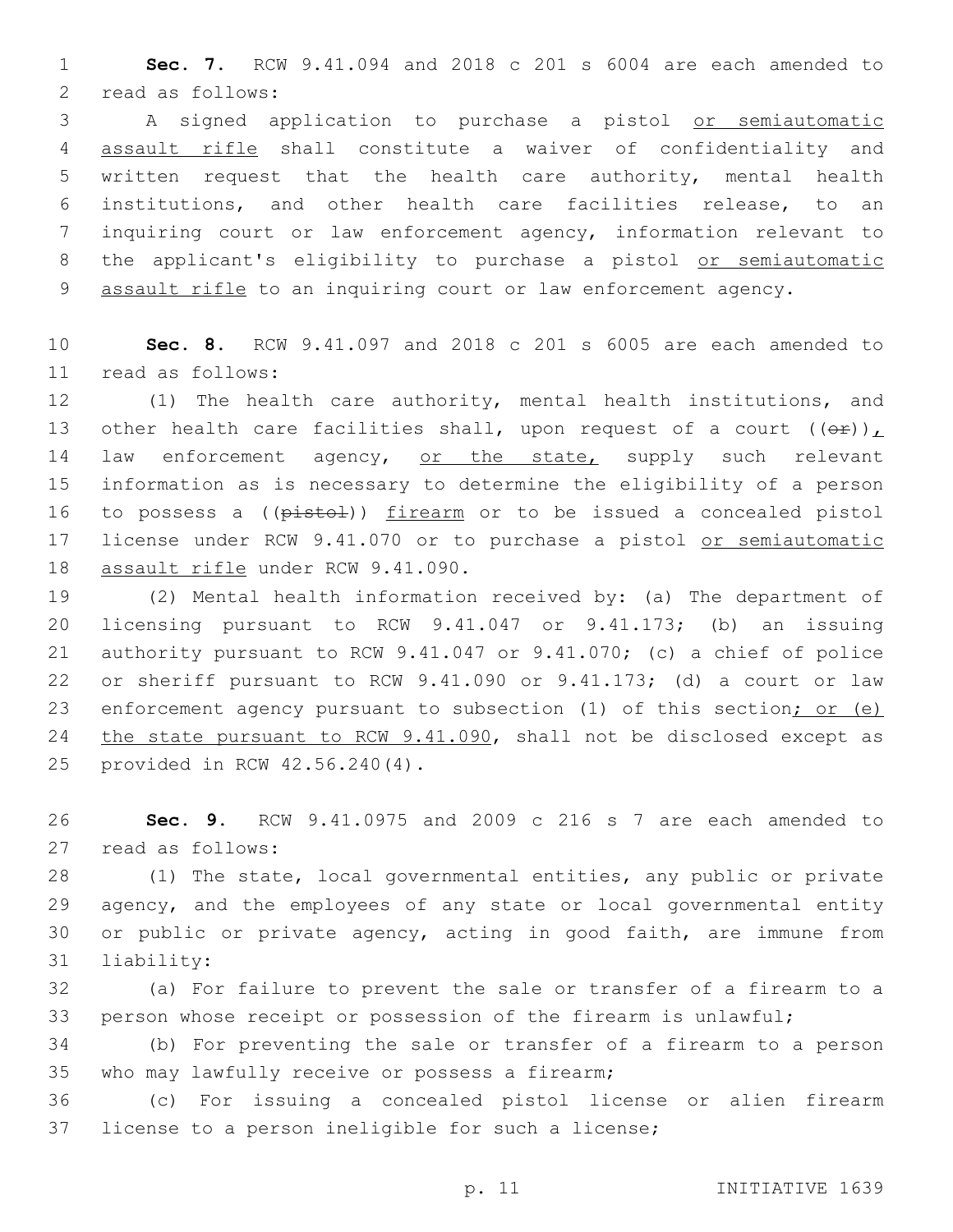(d) For failing to issue a concealed pistol license or alien firearm license to a person eligible for such a license;

 (e) For revoking or failing to revoke an issued concealed pistol 4 license or alien firearm license;

 (f) For errors in preparing or transmitting information as part of determining a person's eligibility to receive or possess a firearm, or eligibility for a concealed pistol license or alien 8 firearm license;

 (g) For issuing a dealer's license to a person ineligible for 10 such a license; or

 (h) For failing to issue a dealer's license to a person eligible 12 for such a license.

 (2) An application may be made to a court of competent 14 jurisdiction for a writ of mandamus:

 (a) Directing an issuing agency to issue a concealed pistol license or alien firearm license wrongfully refused;

 (b) Directing a law enforcement agency to approve an application to purchase a pistol or semiautomatic assault rifle wrongfully 19 denied;

 (c) Directing that erroneous information resulting either in the wrongful refusal to issue a concealed pistol license or alien firearm 22 license or in the wrongful denial of a purchase application for a pistol or semiautomatic assault rifle be corrected; or

 (d) Directing a law enforcement agency to approve a dealer's 25 license wrongfully denied.

 The application for the writ may be made in the county in which the application for a concealed pistol license or alien firearm 28 license or to purchase a pistol or semiautomatic assault rifle was made, or in Thurston county, at the discretion of the petitioner. A court shall provide an expedited hearing for an application brought under this subsection (2) for a writ of mandamus. A person granted a writ of mandamus under this subsection (2) shall be awarded 33 reasonable attorneys' fees and costs.

 **Sec. 10.** RCW 9.41.110 and 2009 c 479 s 10 are each amended to 35 read as follows:

 (1) No dealer may sell or otherwise transfer, or expose for sale or transfer, or have in his or her possession with intent to sell, or otherwise transfer, any pistol without being licensed as provided in 39 this section.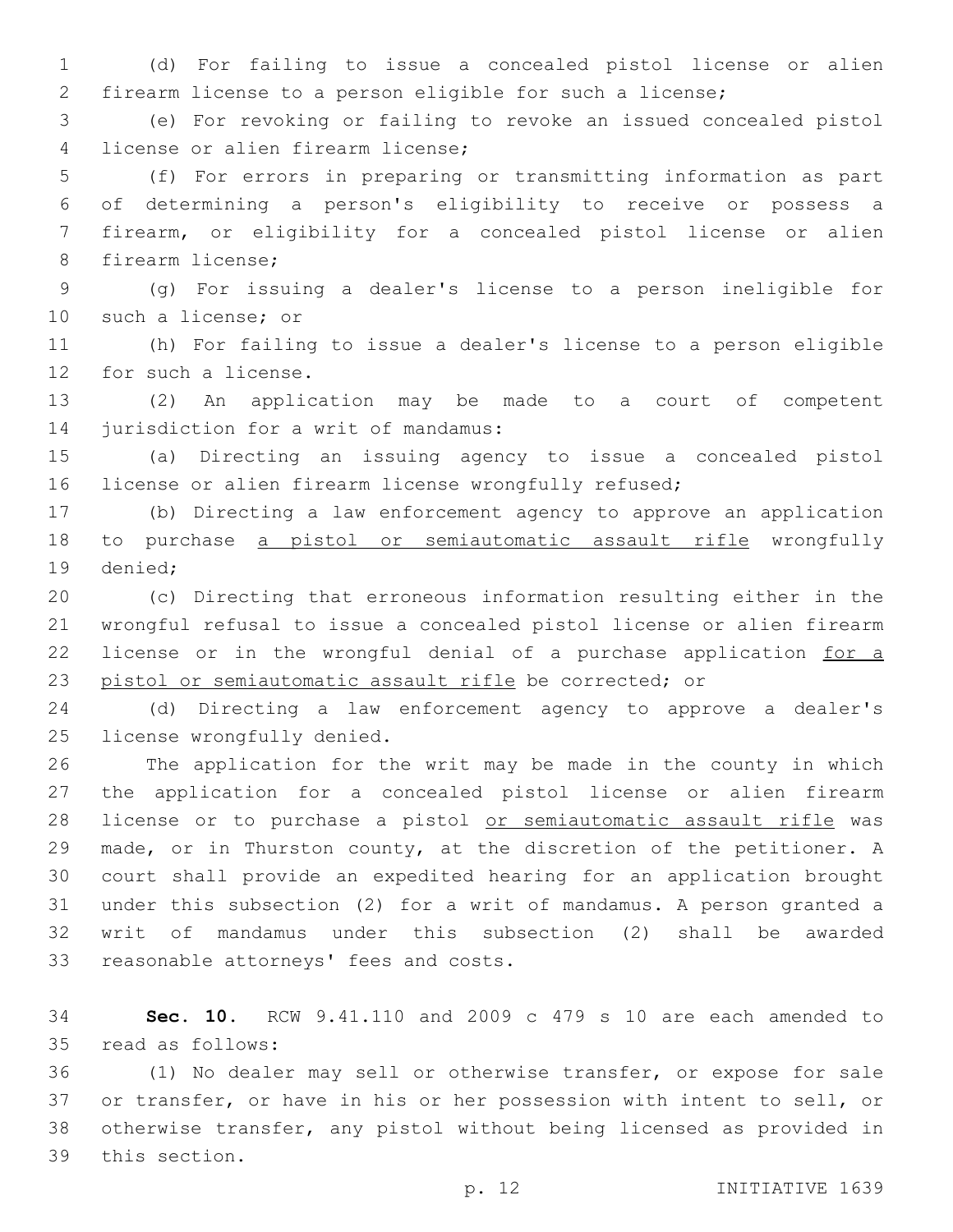(2) No dealer may sell or otherwise transfer, or expose for sale or transfer, or have in his or her possession with intent to sell, or otherwise transfer, any firearm other than a pistol without being 4 licensed as provided in this section.

 (3) No dealer may sell or otherwise transfer, or expose for sale or transfer, or have in his or her possession with intent to sell, or otherwise transfer, any ammunition without being licensed as provided 8 in this section.

 (4) The duly constituted licensing authorities of any city, town, or political subdivision of this state shall grant licenses in forms prescribed by the director of licensing effective for not more than one year from the date of issue permitting the licensee to sell firearms within this state subject to the following conditions, for breach of any of which the license shall be forfeited and the licensee subject to punishment as provided in RCW 9.41.010 through 9.41.810. A licensing authority shall forward a copy of each license granted to the department of licensing. The department of licensing shall notify the department of revenue of the name and address of 19 each dealer licensed under this section.

 (5)(a) A licensing authority shall, within thirty days after the filing of an application of any person for a dealer's license, determine whether to grant the license. However, if the applicant does not have a valid permanent Washington driver's license or Washington state identification card, or has not been a resident of 25 the state for the previous consecutive ninety days, the licensing authority shall have up to sixty days to determine whether to issue a license. No person shall qualify for a license under this section without first receiving a federal firearms license and undergoing fingerprinting and a background check. In addition, no person ineligible to possess a firearm under RCW 9.41.040 or ineligible for a concealed pistol license under RCW 9.41.070 shall qualify for a 32 dealer's license.

 (b) A dealer shall require every employee who may sell a firearm in the course of his or her employment to undergo fingerprinting and a background check. An employee must be eligible to possess a firearm, and must not have been convicted of a crime that would make the person ineligible for a concealed pistol license, before being permitted to sell a firearm. Every employee shall comply with requirements concerning purchase applications and restrictions on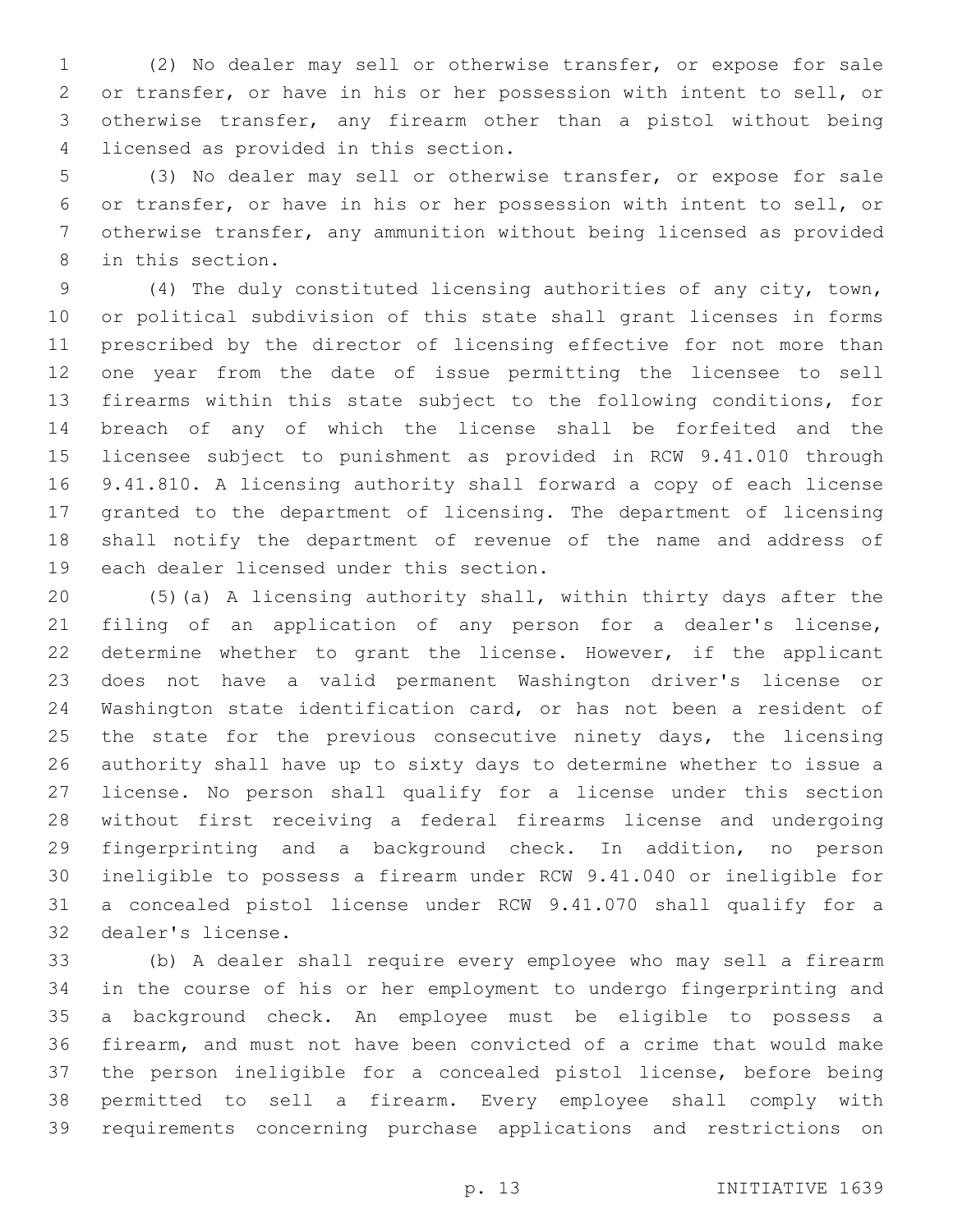delivery of pistols or semiautomatic assault rifles that are 2 applicable to dealers.

 (6)(a) Except as otherwise provided in (b) of this subsection, the business shall be carried on only in the building designated in the license. For the purpose of this section, advertising firearms for sale shall not be considered the carrying on of business.

 (b) A dealer may conduct business temporarily at a location other than the building designated in the license, if the temporary location is within Washington state and is the location of a gun show sponsored by a national, state, or local organization, or an affiliate of any such organization, devoted to the collection, competitive use, or other sporting use of firearms in the community. Nothing in this subsection (6)(b) authorizes a dealer to conduct 14 business in or from a motorized or towed vehicle.

 In conducting business temporarily at a location other than the building designated in the license, the dealer shall comply with all other requirements imposed on dealers by RCW 9.41.090, 9.41.100, and 18 ((9.41.110)) this section. The license of a dealer who fails to comply with the requirements of RCW 9.41.080 and 9.41.090 and subsection (8) of this section while conducting business at a temporary location shall be revoked, and the dealer shall be 22 permanently ineligible for a dealer's license.

 (7) The license or a copy thereof, certified by the issuing authority, shall be displayed on the premises in the area where 25 firearms are sold, or at the temporary location, where it can easily 26 be read.

 (8)(a) No pistol or semiautomatic assault rifle may be sold: (i) In violation of any provisions of RCW 9.41.010 through 9.41.810; nor (ii) may a pistol or semiautomatic assault rifle be sold under any circumstances unless the purchaser is personally known to the dealer or shall present clear evidence of his or her identity.

 (b) A dealer who sells or delivers any firearm in violation of RCW 9.41.080 is guilty of a class C felony. In addition to any other penalty provided for by law, the dealer is subject to mandatory permanent revocation of his or her dealer's license and permanent 36 ineligibility for a dealer's license.

 (c) The license fee for pistols shall be one hundred twenty-five dollars. The license fee for firearms other than pistols shall be one hundred twenty-five dollars. The license fee for ammunition shall be one hundred twenty-five dollars. Any dealer who obtains any license

p. 14 INITIATIVE 1639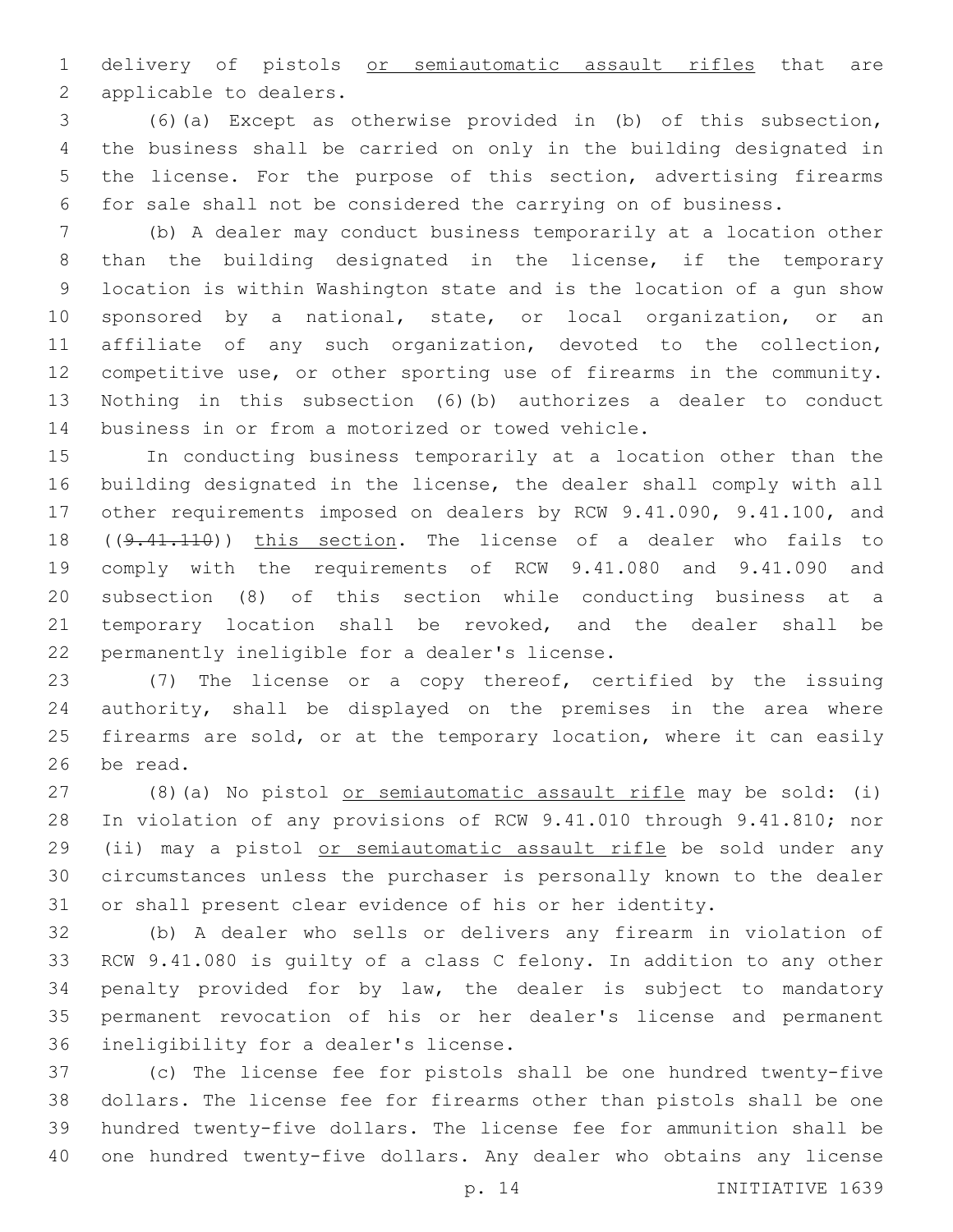under subsection (1), (2), or (3) of this section may also obtain the remaining licenses without payment of any fee. The fees received under this section shall be deposited in the state general fund.

 (9)(a) A true record in triplicate shall be made of every pistol or semiautomatic assault rifle sold, in a book kept for the purpose, the form of which may be prescribed by the director of licensing and shall be personally signed by the purchaser and by the person 8 effecting the sale, each in the presence of the other, and shall contain the date of sale, the caliber, make, model and manufacturer's number of the weapon, the name, address, occupation, and place of 11 birth of the purchaser, and a statement signed by the purchaser that 12 he or she is not ineligible under ((RCW 9.41.040)) state or federal 13 law to possess a firearm.

 (b) One copy shall within six hours be sent by certified mail to the chief of police of the municipality or the sheriff of the county 16 of which the purchaser is a resident, or the state pursuant to RCW 17 9.41.090; the duplicate the dealer shall within seven days send to the director of licensing; the triplicate the dealer shall retain for 19 six years.

 (10) Subsections (2) through (9) of this section shall not apply 21 to sales at wholesale.

 (11) The dealer's licenses authorized to be issued by this section are general licenses covering all sales by the licensee within the effective period of the licenses. The department shall provide a single application form for dealer's licenses and a single license form which shall indicate the type or types of licenses 27 granted.

 (12) Except as provided in RCW 9.41.090, every city, town, and political subdivision of this state is prohibited from requiring the purchaser to secure a permit to purchase or from requiring the dealer 31 to secure an individual permit for each sale.

 **Sec. 11.** RCW 9.41.113 and 2017 c 264 s 2 are each amended to 33 read as follows:

 (1) All firearm sales or transfers, in whole or part in this state including without limitation a sale or transfer where either the purchaser or seller or transferee or transferor is in Washington, shall be subject to background checks unless specifically exempted by state or federal law. The background check requirement applies to all sales or transfers including, but not limited to, sales and transfers

p. 15 INITIATIVE 1639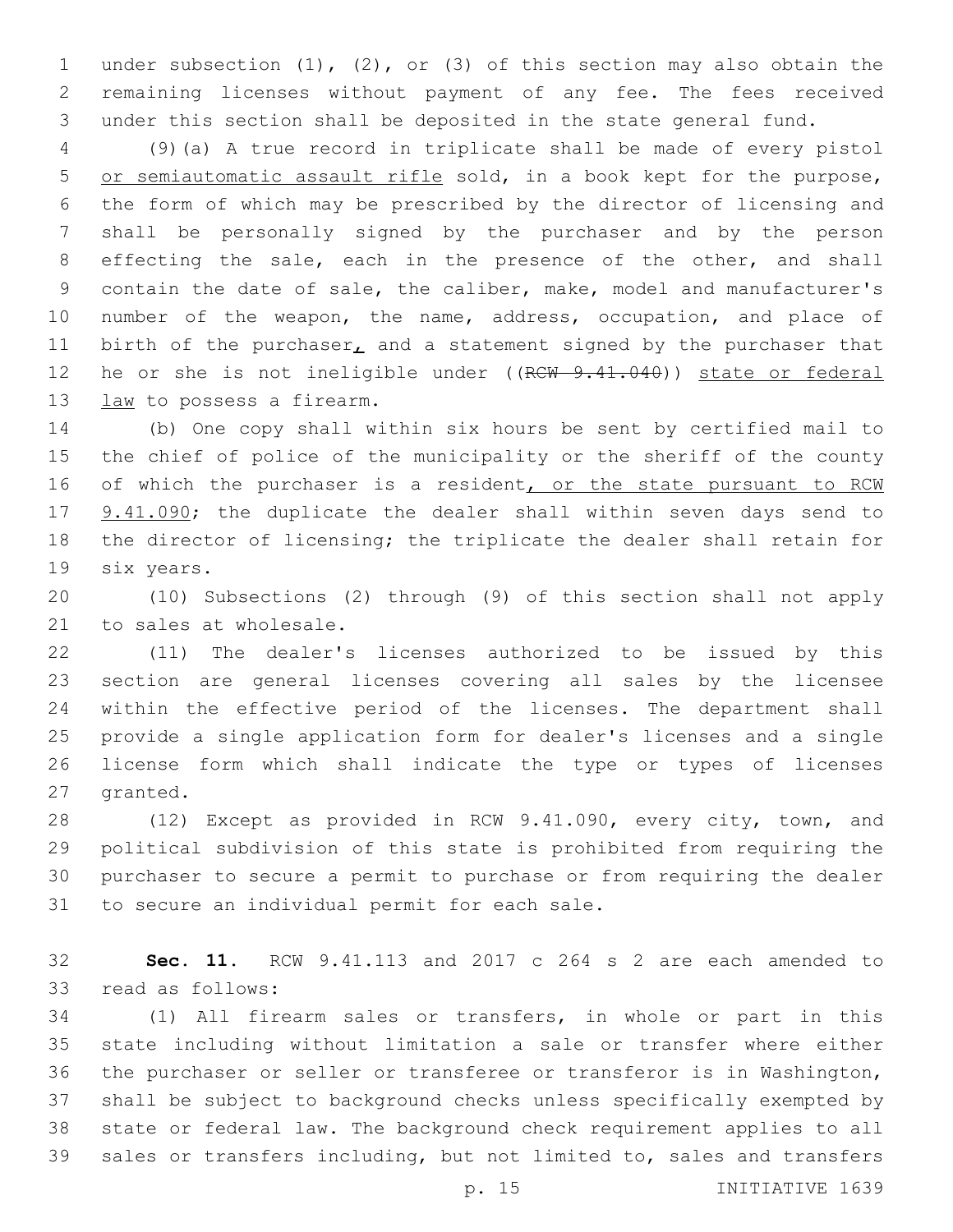through a licensed dealer, at gun shows, online, and between 2 unlicensed persons.

(2) No person shall sell or transfer a firearm unless:

- (a) The person is a licensed dealer;4
	- (b) The purchaser or transferee is a licensed dealer; or
- 

(c) The requirements of subsection (3) of this section are met.

 (3) Where neither party to a prospective firearms transaction is a licensed dealer, the parties to the transaction shall complete the sale or transfer through a licensed dealer as follows:

 (a) The seller or transferor shall deliver the firearm to a licensed dealer to process the sale or transfer as if it is selling or transferring the firearm from its inventory to the purchaser or transferee, except that the unlicensed seller or transferor may remove the firearm from the business premises of the licensed dealer while the background check is being conducted. If the seller or transferor removes the firearm from the business premises of the licensed dealer while the background check is being conducted, the purchaser or transferee and the seller or transferor shall return to the business premises of the licensed dealer and the seller or transferor shall again deliver the firearm to the licensed dealer 21 prior to completing the sale or transfer.

 (b) Except as provided in (a) of this subsection, the licensed dealer shall comply with all requirements of federal and state law that would apply if the licensed dealer were selling or transferring 25 the firearm from its inventory to the purchaser or transferee, including but not limited to conducting a background check on the prospective purchaser or transferee in accordance with federal and 28 state law requirements  $((and))_L$  fulfilling all federal and state 29 recordkeeping requirements, and complying with the specific requirements and restrictions on semiautomatic assault rifles in this 31 act.

 (c) The purchaser or transferee must complete, sign, and submit all federal, state, and local forms necessary to process the required background check to the licensed dealer conducting the background 35 check.

 (d) If the results of the background check indicate that the purchaser or transferee is ineligible to possess a firearm, then the licensed dealer shall return the firearm to the seller or transferor.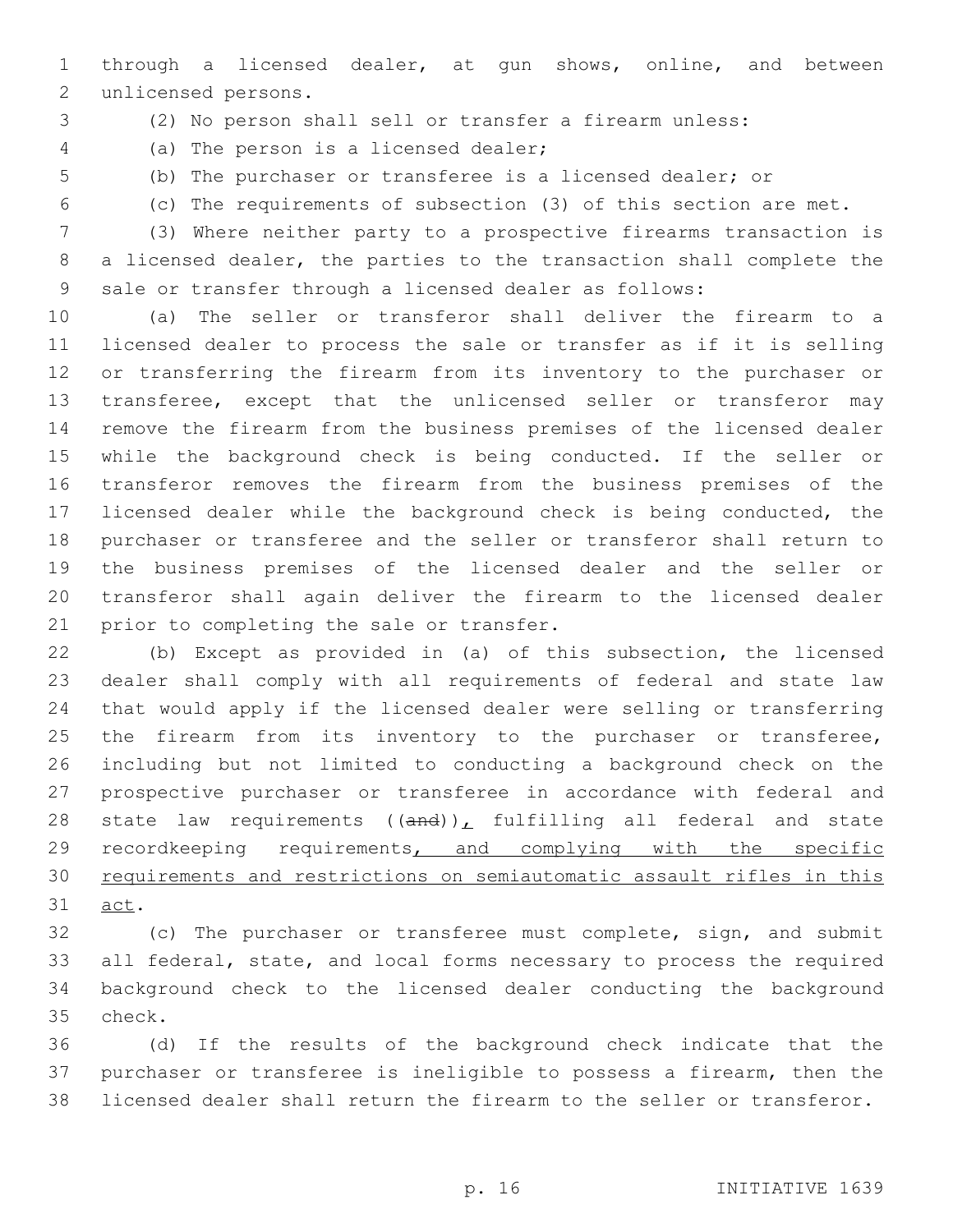(e) The licensed dealer may charge a fee that reflects the fair market value of the administrative costs and efforts incurred by the licensed dealer for facilitating the sale or transfer of the firearm.

(4) This section does not apply to:4

 (a) A transfer between immediate family members, which for this subsection shall be limited to spouses, domestic partners, parents, parents-in-law, children, siblings, siblings-in-law, grandparents, grandchildren, nieces, nephews, first cousins, aunts, and uncles, 9 that is a bona fide gift or loan;

(b) The sale or transfer of an antique firearm;

 (c) A temporary transfer of possession of a firearm if such transfer is necessary to prevent imminent death or great bodily harm to the person to whom the firearm is transferred if:

 (i) The temporary transfer only lasts as long as immediately 15 necessary to prevent such imminent death or great bodily harm; and

 (ii) The person to whom the firearm is transferred is not prohibited from possessing firearms under state or federal law;

 (d) A temporary transfer of possession of a firearm if: (i) The transfer is intended to prevent suicide or self-inflicted great bodily harm; (ii) the transfer lasts only as long as reasonably necessary to prevent death or great bodily harm; and (iii) the firearm is not utilized by the transferee for any purpose for the 23 duration of the temporary transfer;

 (e) Any law enforcement or corrections agency and, to the extent the person is acting within the course and scope of his or her employment or official duties, any law enforcement or corrections officer, United States marshal, member of the armed forces of the 28 United States or the national quard, or federal official;

 (f) A federally licensed gunsmith who receives a firearm solely for the purposes of service or repair, or the return of the firearm 31 to its owner by the federally licensed gunsmith;

 (g) The temporary transfer of a firearm (i) between spouses or domestic partners; (ii) if the temporary transfer occurs, and the firearm is kept at all times, at an established shooting range authorized by the governing body of the jurisdiction in which such range is located; (iii) if the temporary transfer occurs and the transferee's possession of the firearm is exclusively at a lawful organized competition involving the use of a firearm, or while participating in or practicing for a performance by an organized group that uses firearms as a part of the performance; (iv) to a

p. 17 INITIATIVE 1639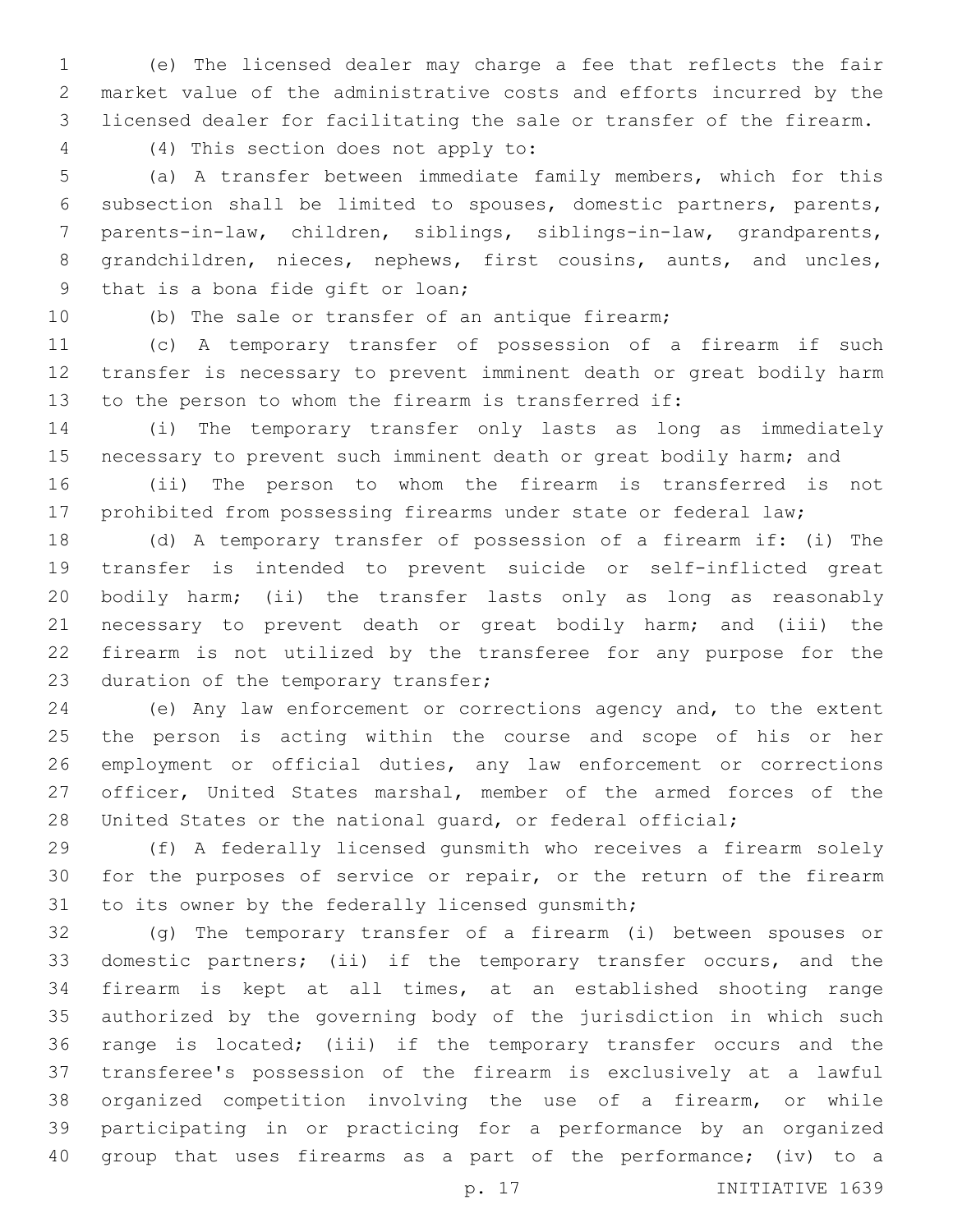person who is under eighteen years of age for lawful hunting, sporting, or educational purposes while under the direct supervision and control of a responsible adult who is not prohibited from possessing firearms; (v) under circumstances in which the transferee and the firearm remain in the presence of the transferor; or (vi) while hunting if the hunting is legal in all places where the person to whom the firearm is transferred possesses the firearm and the person to whom the firearm is transferred has completed all training and holds all licenses or permits required for such hunting, provided that any temporary transfer allowed by this subsection is permitted only if the person to whom the firearm is transferred is not prohibited from possessing firearms under state or federal law;

 (h) A person who (i) acquired a firearm other than a pistol by operation of law upon the death of the former owner of the firearm or (ii) acquired a pistol by operation of law upon the death of the former owner of the pistol within the preceding sixty days. At the end of the sixty-day period, the person must either have lawfully transferred the pistol or must have contacted the department of licensing to notify the department that he or she has possession of the pistol and intends to retain possession of the pistol, in 21 compliance with all federal and state laws; or

 (i) A sale or transfer when the purchaser or transferee is a licensed collector and the firearm being sold or transferred is a 24 curio or relic.

 **Sec. 12.** RCW 9.41.124 and 2015 c 1 s 7 are each amended to read as follows:26

 Residents of a state other than Washington may purchase rifles and shotguns, except those firearms defined as semiautomatic assault 29 rifles, in Washington: PROVIDED, That such residents conform to the applicable provisions of the federal Gun Control Act of 1968, Title IV, Pub. L. 90-351 as administered by the United States secretary of the treasury: AND PROVIDED FURTHER, That such residents are eligible to purchase or possess such weapons in Washington and in the state in which such persons reside: AND PROVIDED FURTHER, That such residents are subject to the procedures and background checks required by this 36 chapter.

 **Sec. 13.** RCW 9.41.240 and 1994 sp.s. c 7 s 423 are each amended to read as follows:38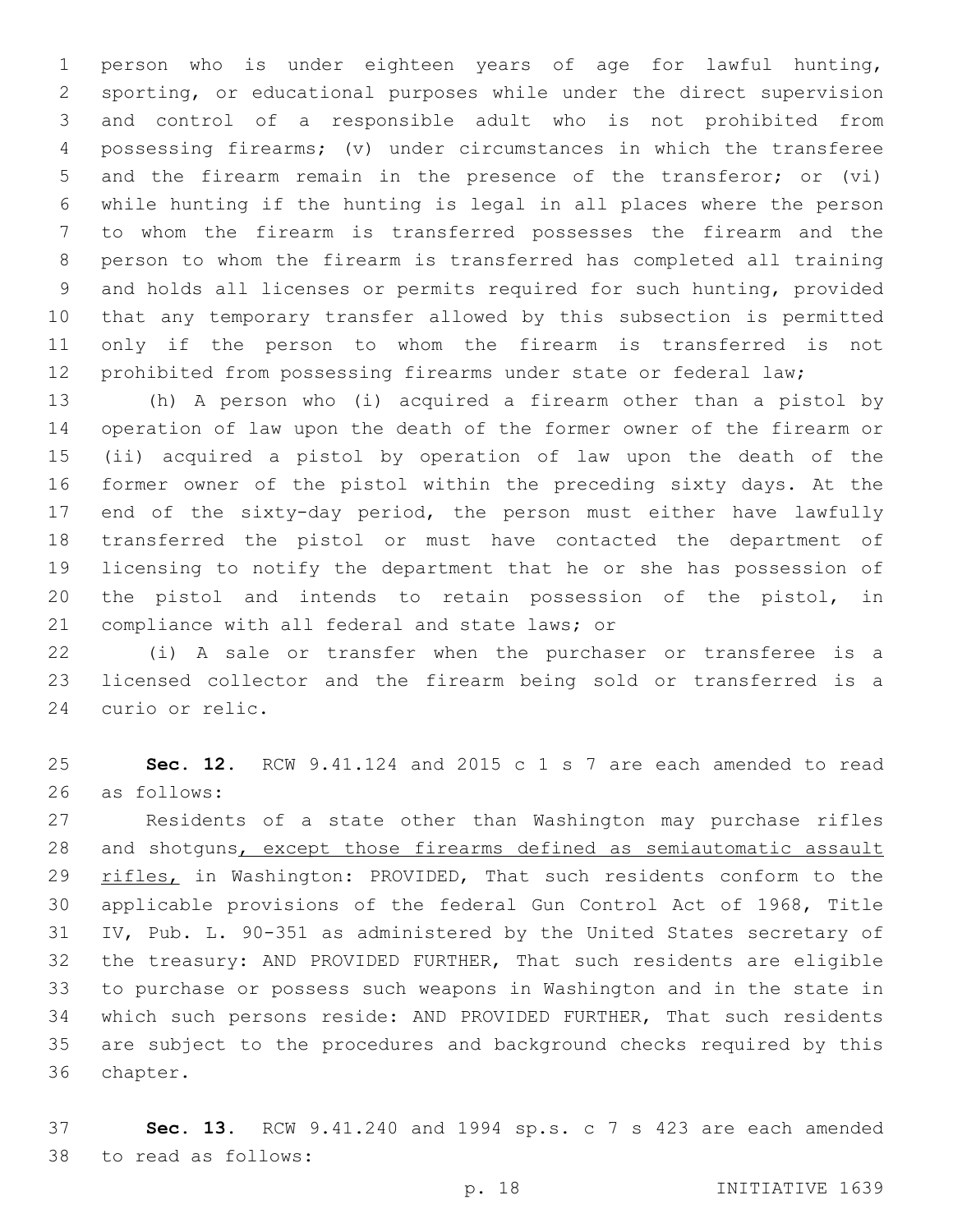(1) A person under twenty-one years of age may not purchase a pistol or semiautomatic assault rifle, and except as otherwise provided in this chapter, no person may sell or transfer a semiautomatic assault rifle to a person under twenty-one years of age. (2) Unless an exception under RCW 9.41.042, 9.41.050, or 9.41.060 applies, a person at least eighteen years of age, but less than twenty-one years of age, may possess a pistol only:  $($   $($   $($   $($   $($   $+$   $+$   $)$   $)$   $($   $a)$  In the person's place of abode;  $((+2+))$  (b) At the person's fixed place of business; or  $((+3+))$  (c) On real property under his or her control. (3) Except in the places and situations identified in RCW 9.41.042 (1) through (9) and 9.41.060 (1) through (10), a person at least eighteen years of age, but less than twenty-one years of age, may possess a semiautomatic assault rifle only: 16 (a) In the person's place of abode; (b) At the person's fixed place of business; (c) On real property under his or her control; or (d) For the specific purpose of (i) moving to a new place of abode; (ii) traveling between the person's place of abode and real property under his or her control; or (iii) selling or transferring 22 the firearm in accordance with the requirements of this chapter; provided that in all of these situations the semiautomatic assault rifle is unloaded and either in secure gun storage or secured with a trigger lock or similar device that is designed to prevent the unauthorized use or discharge of the firearm.

 **Sec. 14.** RCW 9.41.129 and 2005 c 274 s 203 are each amended to read as follows:28

29 The department of licensing ((may)) shall keep copies or records of applications for concealed pistol licenses provided for in RCW 9.41.070, copies or records of applications for alien firearm 32 licenses, copies or records of applications to purchase pistols or semiautomatic assault rifles provided for in RCW 9.41.090, and copies 34 or records of pistol or semiautomatic assault rifle transfers provided for in RCW 9.41.110. The copies and records shall not be 36 disclosed except as provided in RCW 42.56.240(4).

 NEW SECTION. **Sec. 15.** A new section is added to chapter 9.41 38 RCW to read as follows: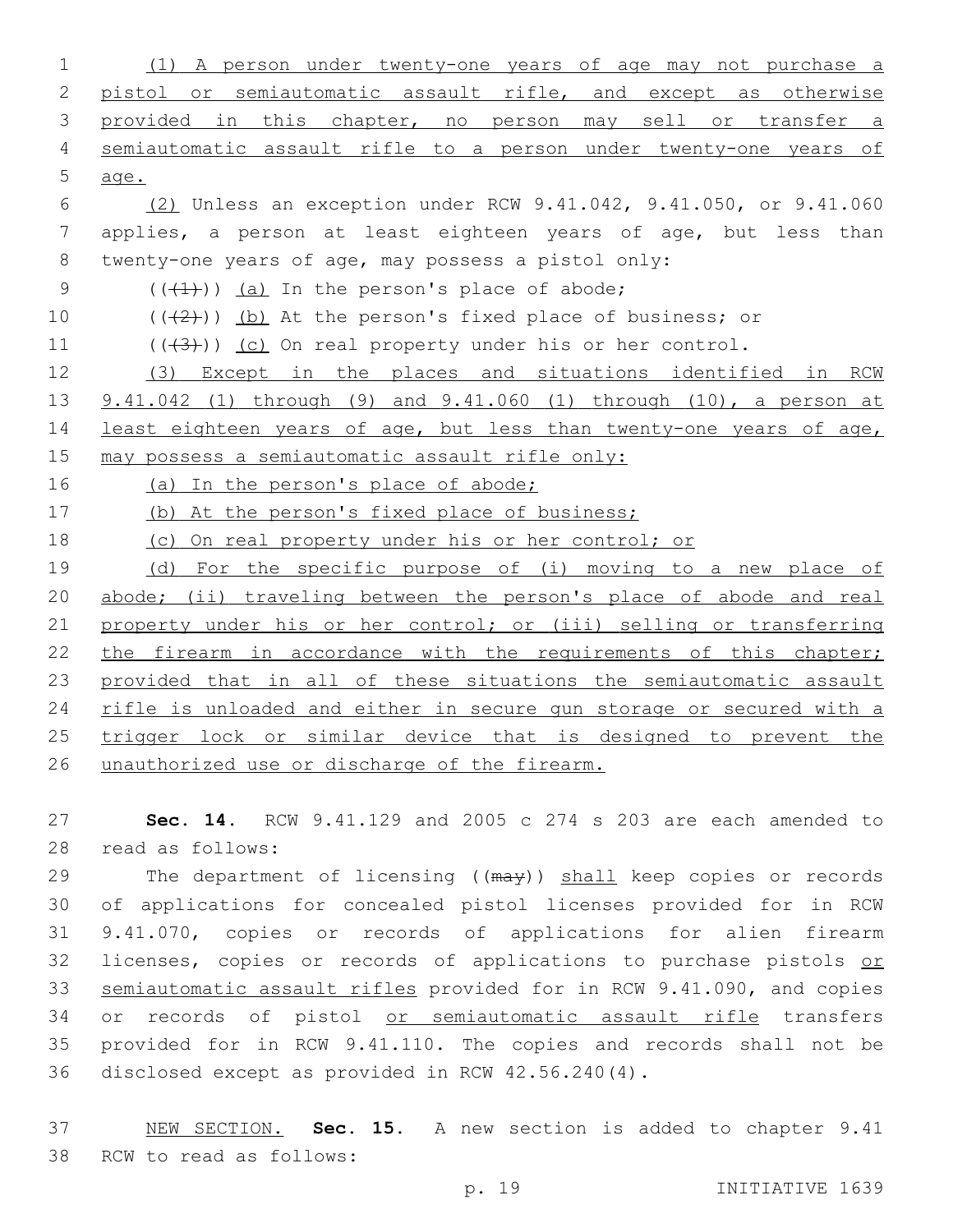(1) Within twelve months of the effective date of this section, the department of licensing shall, in conjunction with the Washington state patrol and other state and local law enforcement agencies as necessary, develop a cost-effective and efficient process to:

 (a) Verify, on an annual or more frequent basis, that persons who acquired pistols or semiautomatic assault rifles pursuant to this chapter remain eligible to possess a firearm under state and federal 8 law; and

 (b) If such persons are determined to be ineligible for any reason, (i) notify and provide the relevant information to the chief of police or the sheriff of the jurisdiction in which the purchaser resides and (ii) take steps to ensure such persons are not illegally 13 in possession of firearms.

 (2) The department of licensing, where appropriate, may consult with individuals from the public and private sector or ask the individuals to establish a temporary advisory committee to accomplish the purposes in subsection (1) of this section. Members of such an advisory committee are not entitled to expense reimbursement.

 **Sec. 16.** RCW 9.41.010 and 2018 c 7 s 1 are each amended to read 20 as follows:

 Unless the context clearly requires otherwise, the definitions in 22 this section apply throughout this chapter.

 (1) "Antique firearm" means a firearm or replica of a firearm not designed or redesigned for using rim fire or conventional center fire ignition with fixed ammunition and manufactured in or before 1898, including any matchlock, flintlock, percussion cap, or similar type of ignition system and also any firearm using fixed ammunition manufactured in or before 1898, for which ammunition is no longer manufactured in the United States and is not readily available in the 30 ordinary channels of commercial trade.

 (2) "Barrel length" means the distance from the bolt face of a closed action down the length of the axis of the bore to the crown of the muzzle, or in the case of a barrel with attachments to the end of any legal device permanently attached to the end of the muzzle.

 (3) "Bump-fire stock" means a butt stock designed to be attached to a semiautomatic firearm with the effect of increasing the rate of fire achievable with the semiautomatic firearm to that of a fully automatic firearm by using the energy from the recoil of the firearm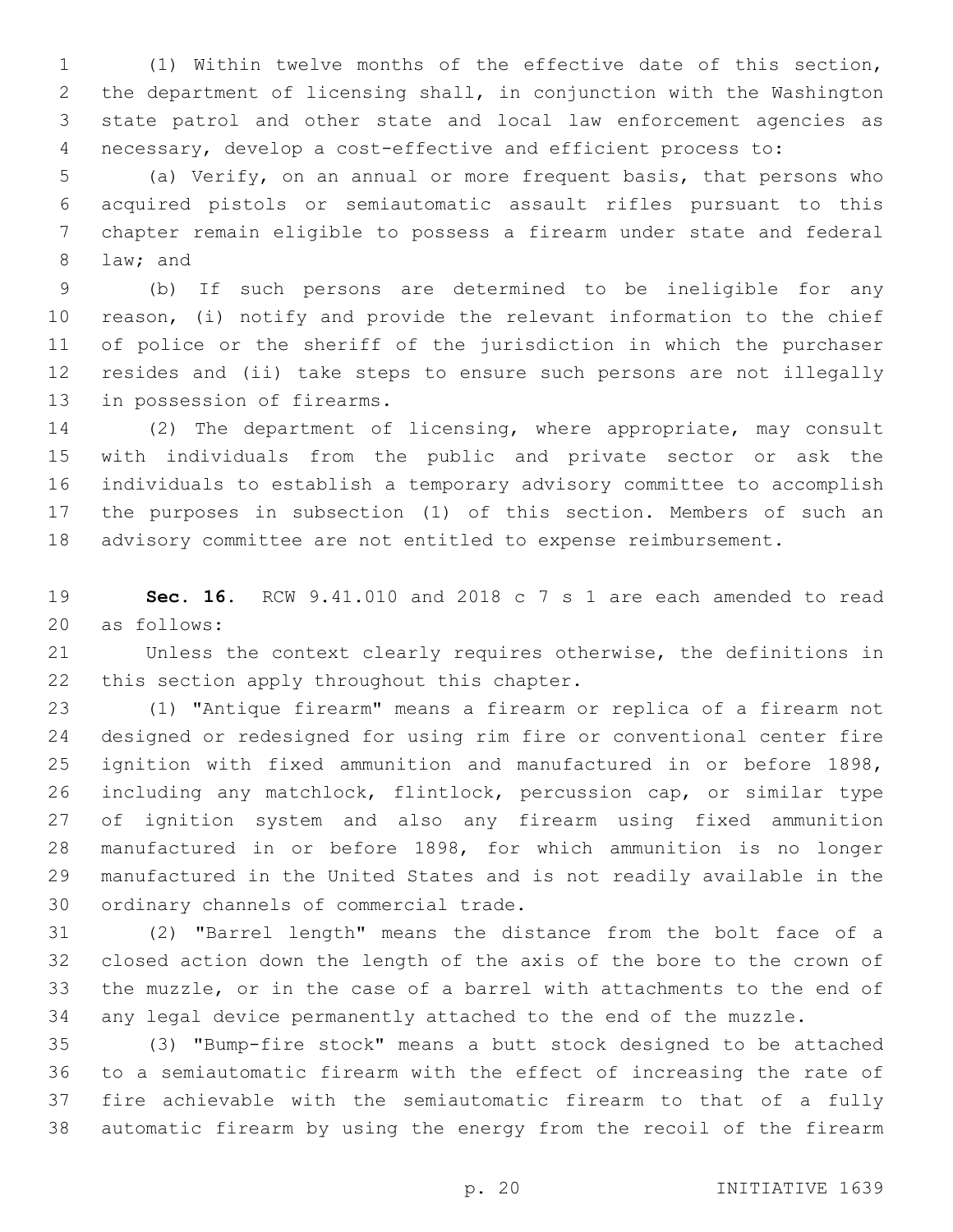to generate reciprocating action that facilitates repeated activation 2 of the trigger.

(4) "Crime of violence" means:3

 (a) Any of the following felonies, as now existing or hereafter amended: Any felony defined under any law as a class A felony or an attempt to commit a class A felony, criminal solicitation of or criminal conspiracy to commit a class A felony, manslaughter in the first degree, manslaughter in the second degree, indecent liberties if committed by forcible compulsion, kidnapping in the second degree, arson in the second degree, assault in the second degree, assault of a child in the second degree, extortion in the first degree, burglary 12 in the second degree, residential burglary, and robbery in the second 13 degree;

 (b) Any conviction for a felony offense in effect at any time prior to June 6, 1996, which is comparable to a felony classified as a crime of violence in (a) of this subsection; and

 (c) Any federal or out-of-state conviction for an offense comparable to a felony classified as a crime of violence under (a) or 19 (b) of this subsection.

 (5) "Curio or relic" has the same meaning as provided in 27 21 C.F.R. Sec. 478.11.

 (6) "Dealer" means a person engaged in the business of selling firearms at wholesale or retail who has, or is required to have, a federal firearms license under 18 U.S.C. Sec. 923(a). A person who does not have, and is not required to have, a federal firearms license under 18 U.S.C. Sec. 923(a), is not a dealer if that person makes only occasional sales, exchanges, or purchases of firearms for the enhancement of a personal collection or for a hobby, or sells all or part of his or her personal collection of firearms.

 (7) "Family or household member" means "family" or "household 31 member" as used in RCW 10.99.020.

 (8) "Felony" means any felony offense under the laws of this state or any federal or out-of-state offense comparable to a felony 34 offense under the laws of this state.

 (9) "Felony firearm offender" means a person who has previously been convicted or found not guilty by reason of insanity in this state of any felony firearm offense. A person is not a felony firearm offender under this chapter if any and all qualifying offenses have been the subject of an expungement, pardon, annulment, certificate, or rehabilitation, or other equivalent procedure based on a finding

p. 21 INITIATIVE 1639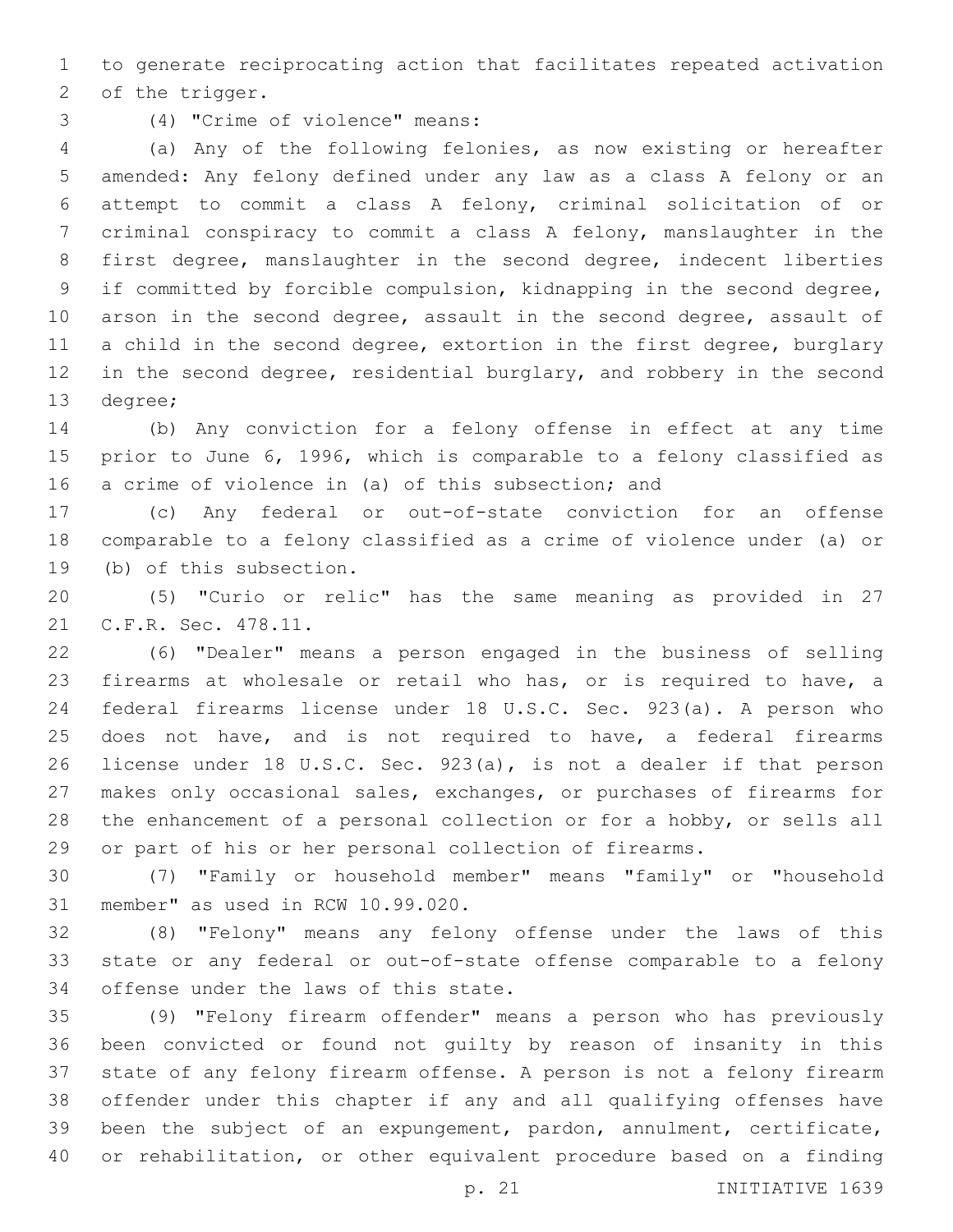1 of the rehabilitation of the person convicted or a pardon, annulment,

2 or other equivalent procedure based on a finding of innocence.

- (10) "Felony firearm offense" means:3
- 4 (a) Any felony offense that is a violation of this chapter;

5 (b) A violation of RCW 9A.36.045;

6 (c) A violation of RCW 9A.56.300;

7 (d) A violation of RCW 9A.56.310;

8 (e) Any felony offense if the offender was armed with a firearm 9 in the commission of the offense.

 (11) "Firearm" means a weapon or device from which a projectile or projectiles may be fired by an explosive such as gunpowder. "Firearm" does not include a flare gun or other pyrotechnic visual distress signaling device, or a powder-actuated tool or other device designed solely to be used for construction purposes.

15 (12) "Gun" has the same meaning as firearm.

 (13) "Law enforcement officer" includes a general authority Washington peace officer as defined in RCW 10.93.020, or a specially commissioned Washington peace officer as defined in RCW 10.93.020. "Law enforcement officer" also includes a limited authority Washington peace officer as defined in RCW 10.93.020 if such officer is duly authorized by his or her employer to carry a concealed 22 pistol.

23 (14) "Lawful permanent resident" has the same meaning afforded a 24 person "lawfully admitted for permanent residence" in 8 U.S.C. Sec. 25 1101(a)(20).

26 (15) "Licensed collector" means a person who is federally 27 licensed under 18 U.S.C. Sec. 923(b).

28 (16) "Licensed dealer" means a person who is federally licensed 29 under 18 U.S.C. Sec. 923(a).

(17) "Loaded" means:30

31 (a) There is a cartridge in the chamber of the firearm;

32 (b) Cartridges are in a clip that is locked in place in the 33 firearm:

34 (c) There is a cartridge in the cylinder of the firearm, if the 35 firearm is a revolver;

36 (d) There is a cartridge in the tube or magazine that is inserted 37 in the action; or

38 (e) There is a ball in the barrel and the firearm is capped or 39 primed if the firearm is a muzzle loader.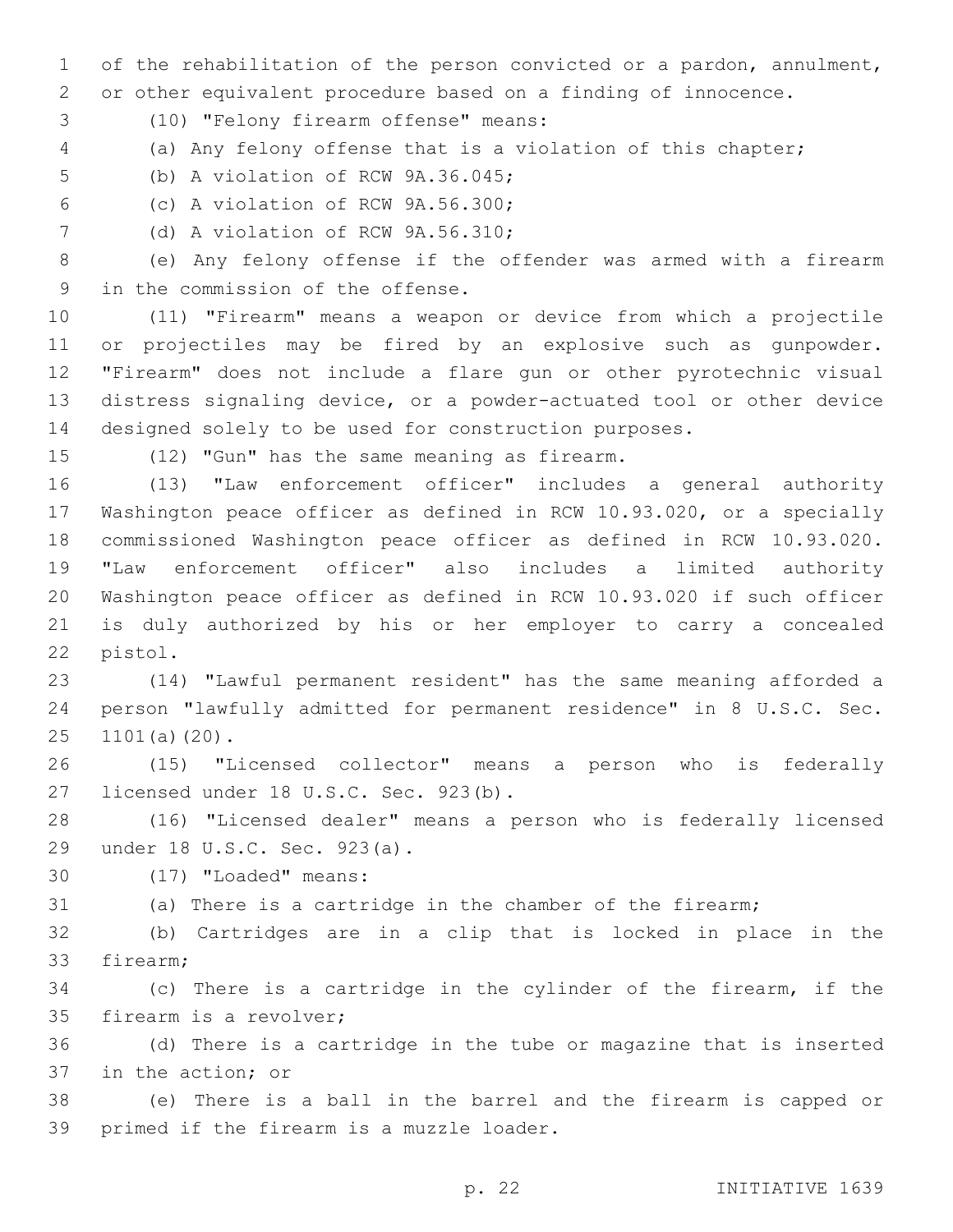(18) "Machine gun" means any firearm known as a machine gun, mechanical rifle, submachine gun, or any other mechanism or instrument not requiring that the trigger be pressed for each shot and having a reservoir clip, disc, drum, belt, or other separable mechanical device for storing, carrying, or supplying ammunition which can be loaded into the firearm, mechanism, or instrument, and fired therefrom at the rate of five or more shots per second.

 (19) "Nonimmigrant alien" means a person defined as such in 8 9 U.S.C. Sec. 1101(a)(15).

 (20) "Person" means any individual, corporation, company, association, firm, partnership, club, organization, society, joint 12 stock company, or other legal entity.

 (21) "Pistol" means any firearm with a barrel less than sixteen inches in length, or is designed to be held and fired by the use of a 15 single hand.

 (22) "Rifle" means a weapon designed or redesigned, made or remade, and intended to be fired from the shoulder and designed or redesigned, made or remade, and intended to use the energy of the explosive in a fixed metallic cartridge to fire only a single projectile through a rifled bore for each single pull of the trigger.

 (23) "Sale" and "sell" mean the actual approval of the delivery of a firearm in consideration of payment or promise of payment.

(24) "Secure gun storage" means:

 (a) A locked box, gun safe, or other secure locked storage space 25 that is designed to prevent unauthorized use or discharge of a firearm; and

27 (b) The act of keeping an unloaded firearm stored by such means.

 (25) "Semiautomatic assault rifle" means any rifle which utilizes 29 a portion of the energy of a firing cartridge to extract the fired 30 cartridge case and chamber the next round, and which requires a separate pull of the trigger to fire each cartridge.

 "Semiautomatic assault rifle" does not include antique firearms, 33 any firearm that has been made permanently inoperable, or any firearm that is manually operated by bolt, pump, lever, or slide action.

 (26) "Serious offense" means any of the following felonies or a felony attempt to commit any of the following felonies, as now 37 existing or hereafter amended:

38 (a) Any crime of violence;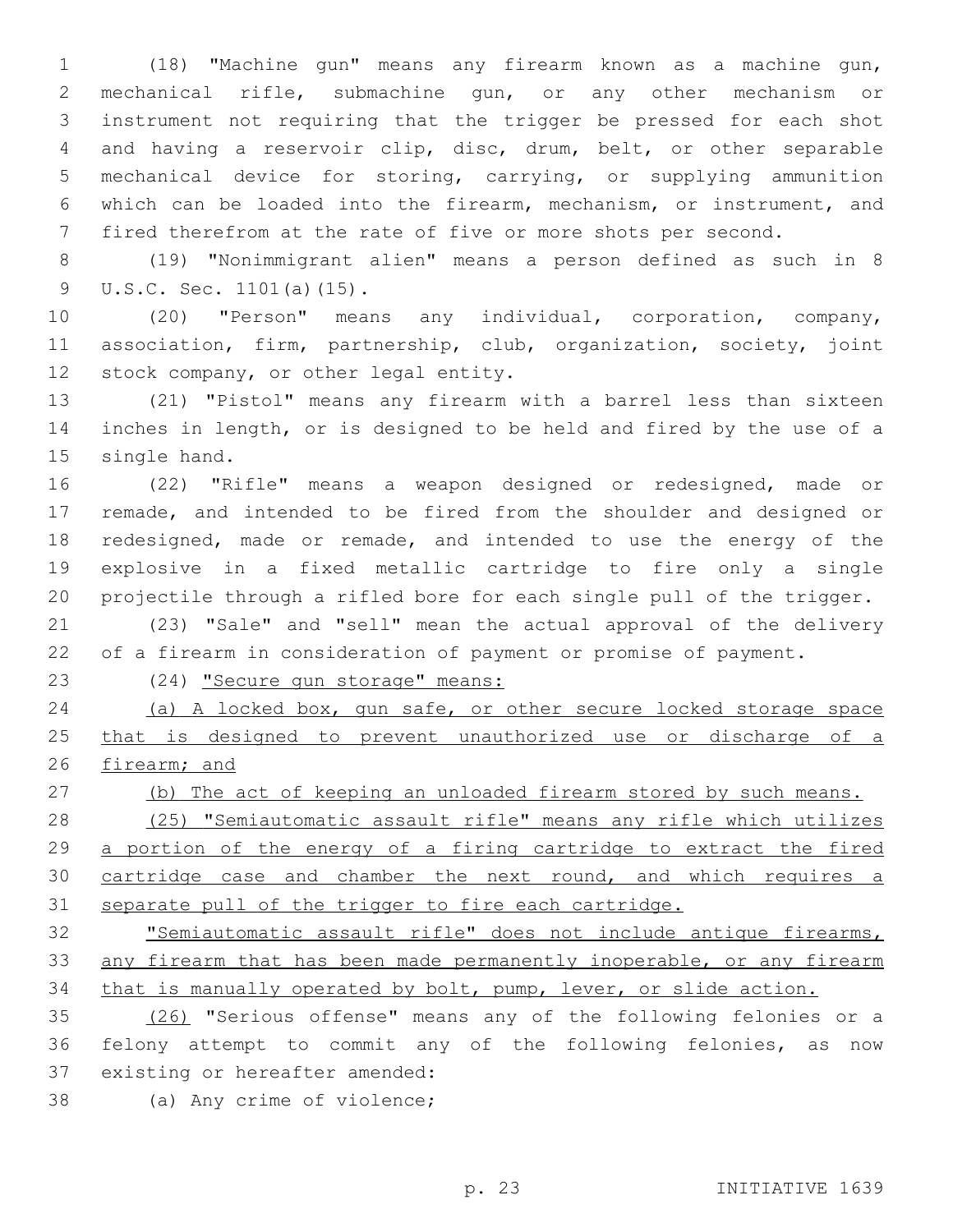(b) Any felony violation of the uniform controlled substances act, chapter 69.50 RCW, that is classified as a class B felony or that has a maximum term of imprisonment of at least ten years;

- (c) Child molestation in the second degree;4
- (d) Incest when committed against a child under age fourteen;
- (e) Indecent liberties;6
- 7 (f) Leading organized crime;
- 8 (g) Promoting prostitution in the first degree;
- 9 (h) Rape in the third degree;
- 10 (i) Drive-by shooting;
- 11 (j) Sexual exploitation;

 (k) Vehicular assault, when caused by the operation or driving of a vehicle by a person while under the influence of intoxicating liquor or any drug or by the operation or driving of a vehicle in a 15 reckless manner;

 (l) Vehicular homicide, when proximately caused by the driving of any vehicle by any person while under the influence of intoxicating liquor or any drug as defined by RCW 46.61.502, or by the operation 19 of any vehicle in a reckless manner;

 (m) Any other class B felony offense with a finding of sexual motivation, as "sexual motivation" is defined under RCW 9.94A.030;

 (n) Any other felony with a deadly weapon verdict under RCW 23 9.94A.825;

 (o) Any felony offense in effect at any time prior to June 6, 1996, that is comparable to a serious offense, or any federal or out- of-state conviction for an offense that under the laws of this state would be a felony classified as a serious offense; or

28 (p) Any felony conviction under RCW 9.41.115.

 $((+25+))$  (27) "Short-barreled rifle" means a rifle having one or more barrels less than sixteen inches in length and any weapon made from a rifle by any means of modification if such modified weapon has 32 an overall length of less than twenty-six inches.

 $((+26))$   $(28)$  "Short-barreled shotgun" means a shotgun having one or more barrels less than eighteen inches in length and any weapon made from a shotgun by any means of modification if such modified weapon has an overall length of less than twenty-six inches.

 $((27))$   $(29)$  "Shotgun" means a weapon with one or more barrels, designed or redesigned, made or remade, and intended to be fired from the shoulder and designed or redesigned, made or remade, and intended to use the energy of the explosive in a fixed shotgun shell to fire